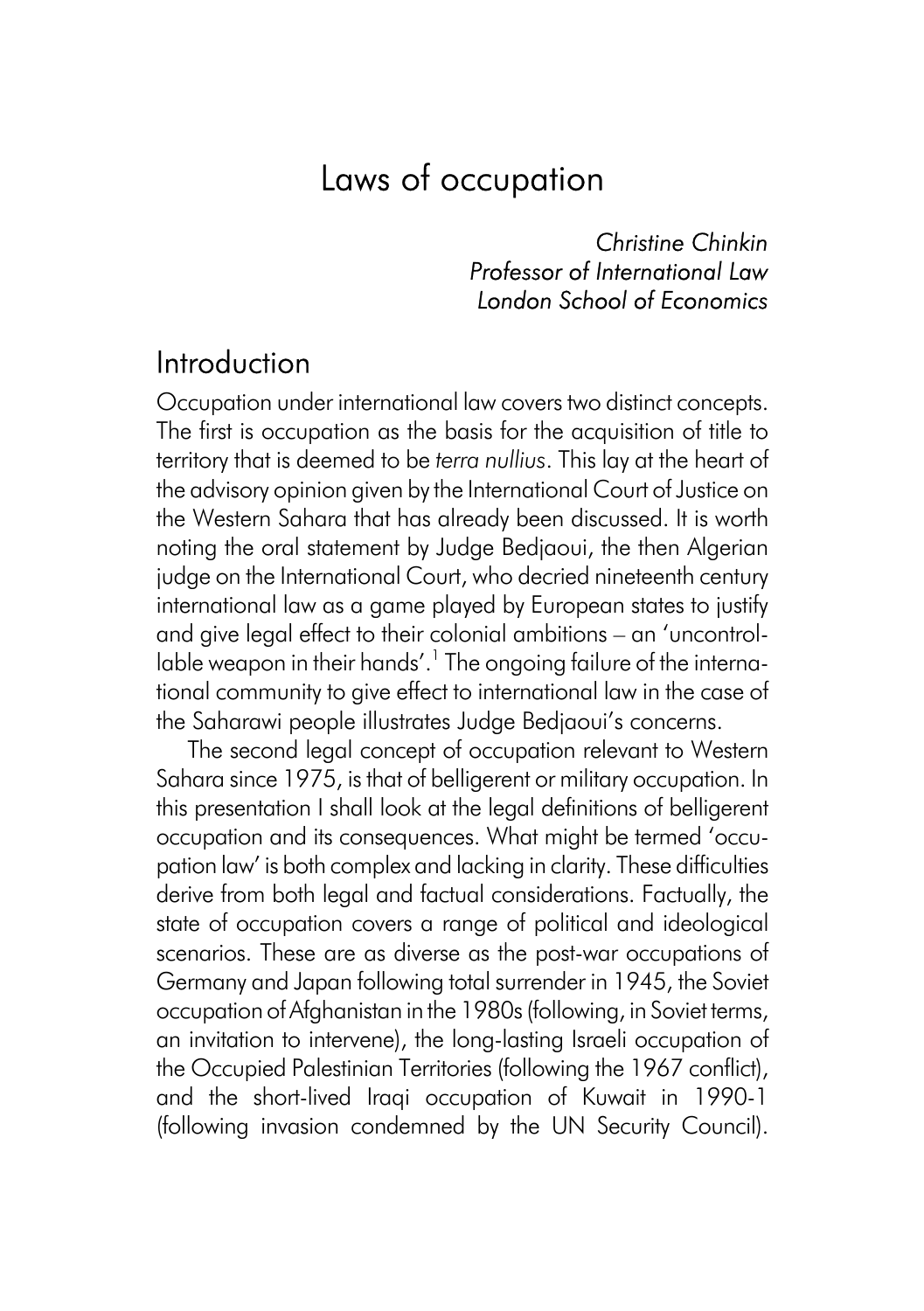Some occupations have received widespread attention and legal analysis, most recently the United States and United Kingdom occupation of Iraq in 2003-4, while others, such as the Western Sahara, have been comparatively little publicised.<sup>2</sup>

Legally, occupation law is found across a range of treaties, soft law instruments, customary international law, and, in the case of Iraq, modified by Security Council (SC) resolution. This last has led to a spate of litigation and academic writing which poses the question whether occupation law has undergone significant transformation, or whether the situation in Iraq is exceptional and of little precedential value. The very multiplicity of legal regimes creates inconsistencies and gaps in the law. Despite the inconsistencies and uncertainties in occupation law, one aspect is uncontroversial: occupation is the flip side of the coin to self-determination.

## Morocco as an occupying power in Western Sahara

First it is necessary to consider the legal definition of occupation – when it starts and when it terminates. The core instruments are The Hague Regulations, annexed to the Hague Convention respecting the Laws and Customs of War on Land 1907, which are widely accepted as customary international law, and the Fourth Geneva Convention relative to the Protection of Civilian Persons in Time of War 1949 (Geneva IV) supplemented by Additional Protocol I, 1977. Article 42 of the Hague Regulations, determines that 'Territory is considered occupied when it is actually placed under the authority of the hostile army'.Geneva Convention IV, article 2 affirms that it applies to 'all cases of partial or total occupation of the territory of a High Contracting Party, even if the said occupation meets with no armed resistance'. Geneva IV was applicable in 1975 as both Spain and Morocco were parties (Spain since 1952; Morocco since 1956).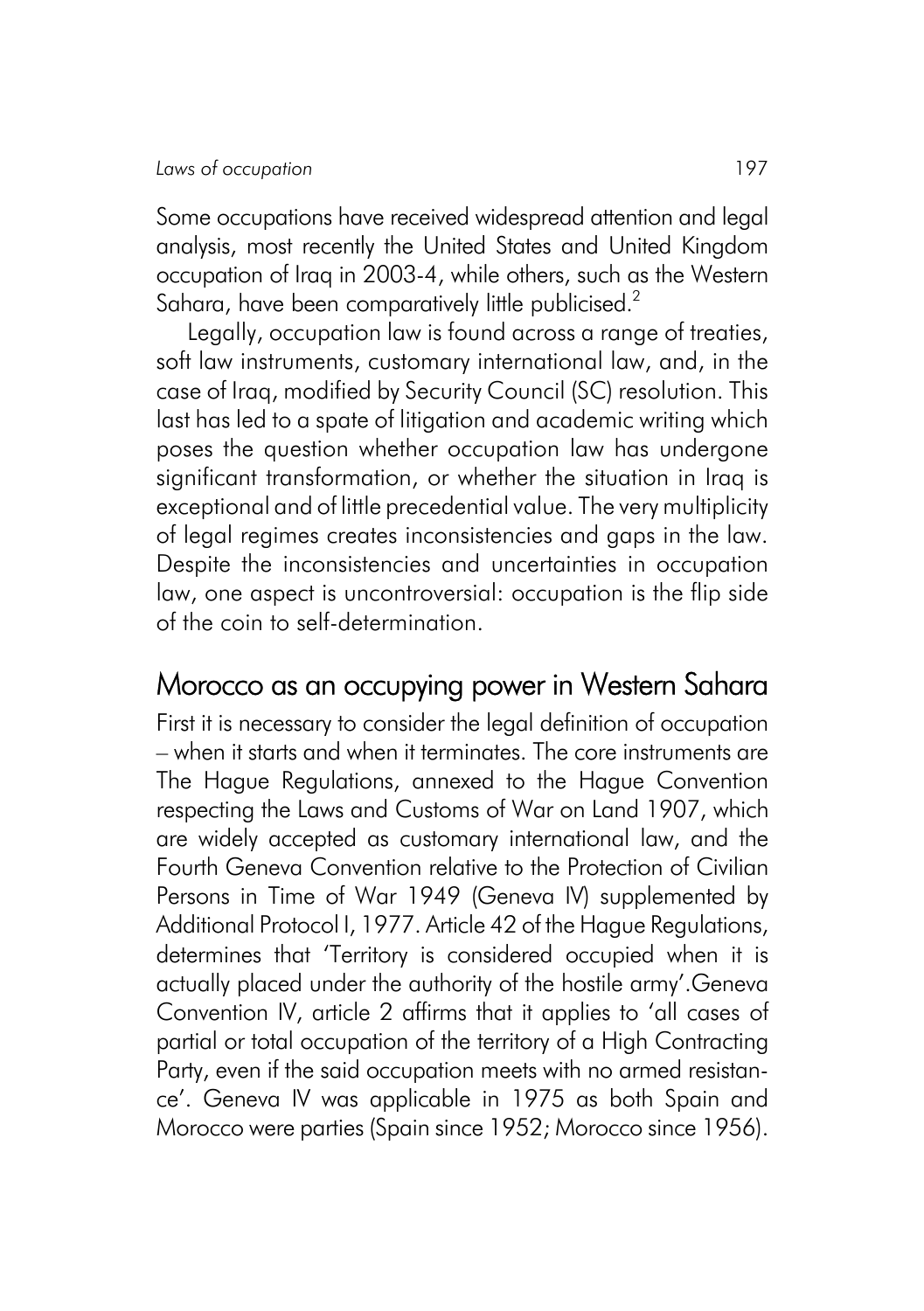The authoritative International Committee of the Red Cross (ICRC) commentary on this paragraph makes it clear that it encompasses cases where the occupation has taken place without a declaration of war and without hostilities, which would encompass the Green March. Nevertheless, the ICRC has remained equivocal about the status of Western Sahara as occupied territory. It is irrelevant whether the territory was occupied pursuant to an unlawful use of force in international law – it is the fact of occupation which creates the legal regime. Occupation is a matter of fact resting upon the assertion of authority and control.

The other definitional question is when does occupation end? Essentially, it ends when there is a change of status such as through the lawful exercise of self-determination, or the withdrawal of the occupying force. Geneva Convention IV, article 6, envisages occupation to be short-lived as it speaks in terms of the end of military operations, and states that the Convention applies until one year after this time. Protocol I, article 3(b), rescinds this language and states simply that the application of the Geneva Conventions and Protocol I (for parties to it) ceases 'in the case of occupied territories, on the termination of the occupation'. Termination of occupation is also a matter of fact and even formal transfer of power may not terminate it. In the case of Iraq some commentators have argued that the formal transfer of power from the Coalition Provisional Authority (CPA) to the Interim Government of Iraq that took place on 28 June 2004 and was endorsed by Security Council resolution 1546 did not change events on the ground. The United States and United Kingdom troops remained, albeit now as a multinational force at the request of the Iraqi government, and laws promulgated by the CPA remained in force. Adam Roberts concluded that occupation may have formally ended but the factual, and therefore the legal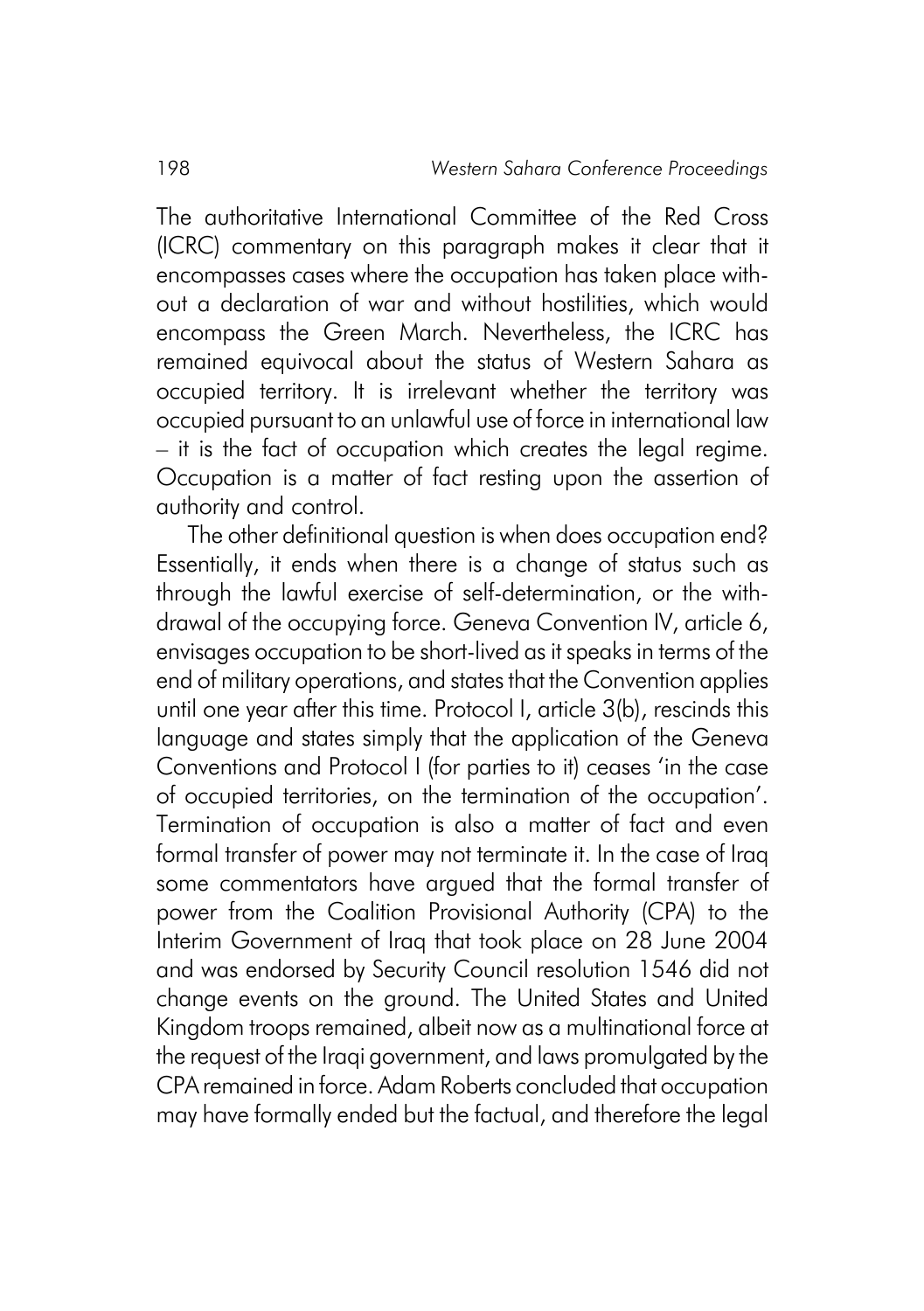situation, did not change completely overnight. $^3$  If internal violence reaches a sufficiently high threshold to constitute armed conflict not of an international character, common article 3 to the Geneva Conventions would also apply.

From these legal definitions Adam Roberts has distilled two main characteristics of military occupation: first, a formal system of external control by a force whose presence is not sanctioned by international agreement, and secondly, a conflict of nationality and interest between the inhabitants and those exercising power over them.<sup>4</sup> Another commentator describes occupation as the actual conditions under which a population is living.<sup>5</sup>

If we consider the Western Sahara in light of these definitions, whatever its status immediately prior to 1975, it was not, on the authority of the ICJ, part of Morocco, $6$ consider that the current position is that Morocco's exercise of *de facto* administrative authority, backed by its military control over more than two-thirds of the Western Sahara, constitutes a formal system of external control. As the United Nations Legal Adviser spelled out, the 1975 Madrid Agreement did not transfer sovereignty over the territory, nor did it make any of the signatories the administering power – a status which Spain could not have transferred unilaterally. $^7$  The continued search for 'a just, lasting and mutually acceptable political solution'8 shows that Morocco's external control has not been sanctioned by international agreement and there is continuing conflict of interest between the Saharawi people and the controlling authority. Morocco is in occupation of that area but not, of course, in the refugee camps in Algeria.

The factual situation is backed by the resolutions and practice of the United Nations, although unlike the case of Iraq in 2003-4, neither the Security Council nor the General Assembly has spelled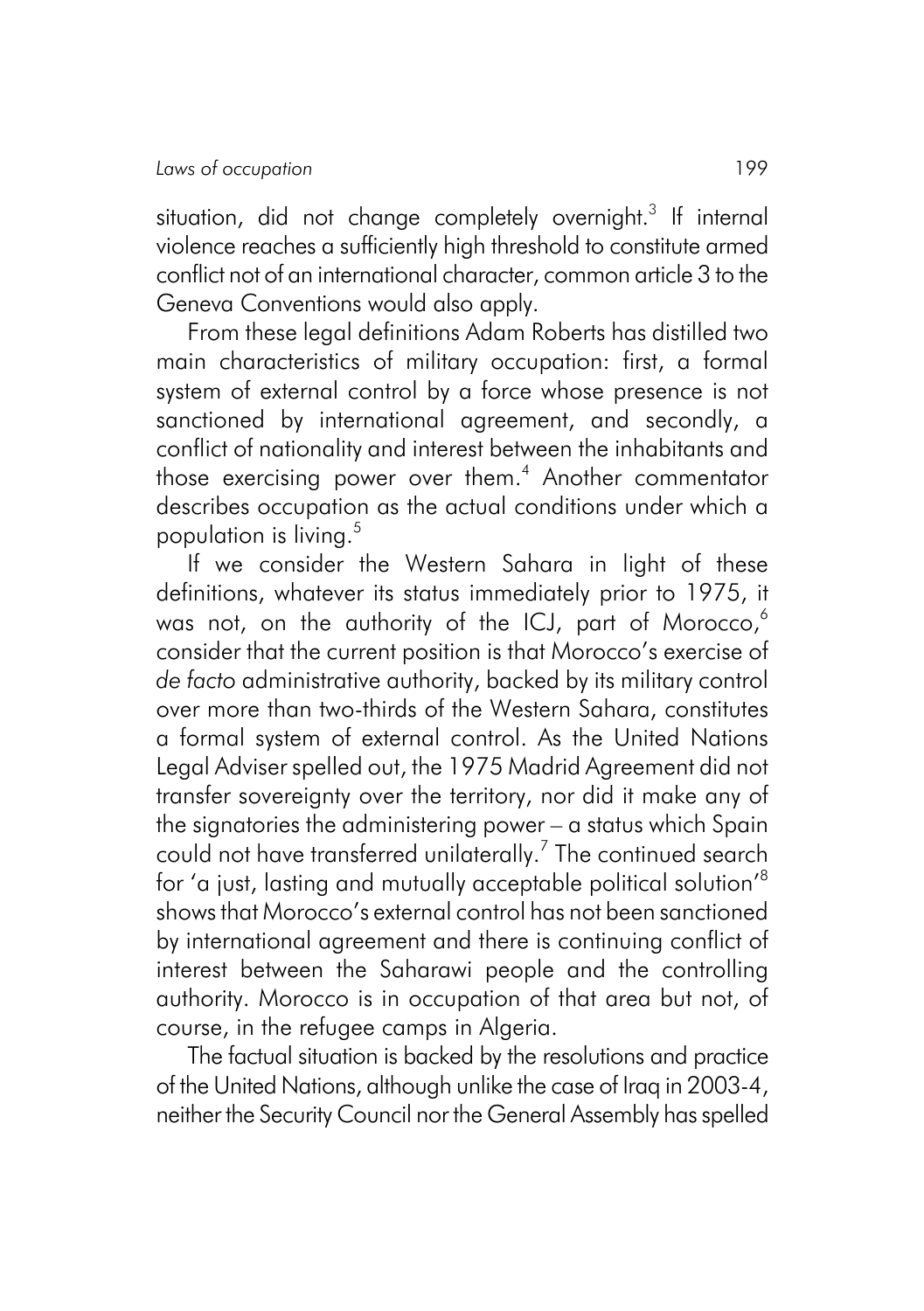out that occupation law applies. In 1975 the Security Council 'deplored' the march into the Western Sahara and called upon Morocco to withdraw from the territory. $^9$  It did not adopt another relevant resolution until 1988 when it referred only to the 'question' of Western Sahara but did support the holding of a referendum for self-determination. The General Assembly has used the term occupation. General Assembly resolution 34/37, 21 November 1979 deplores what it called the 'aggravation of the situation resulting from the continued occupation of Western Sahara and the extension of that occupation to the Territory recently evacuated by Mauritania'. Resolution 35/19, 11 November 1980, largely reiterated this language. Subsequent resolutions do not repeat the term 'occupation', but they do reaffirm the need for selfdetermination – the antithesis of occupation. With respect to practice, in 1963 the General Assembly had included Western Sahara in its list of Non-Self-Governing Territories under Chapter XI of the Charter<sup>10</sup> and placed it on the agenda of its Special Committee of 24 on Decolonisation. In 1976 Spain informed the Secretary-General that it had terminated its presence in the Western Sahara and considered itself exempt from any further responsibility of an international nature in connection with the administration of the territory. Morocco has never been listed as the administering power of the territory in the list of Non-Self-Governing Territories, and has never transmitted information on the territory under United Nations Charter, article 73(e). In 1990, the General Assembly reaffirmed that the question of Western Sahara was a question of decolonisation, which remained to be completed by the people of Western Sahara. In the so-called Second International Decade to Eradicate Colonialism, 2001 to 2010, the General Assembly lists sixteen non-self-governing territories, including the largest – Western Sahara. No administering power is listed.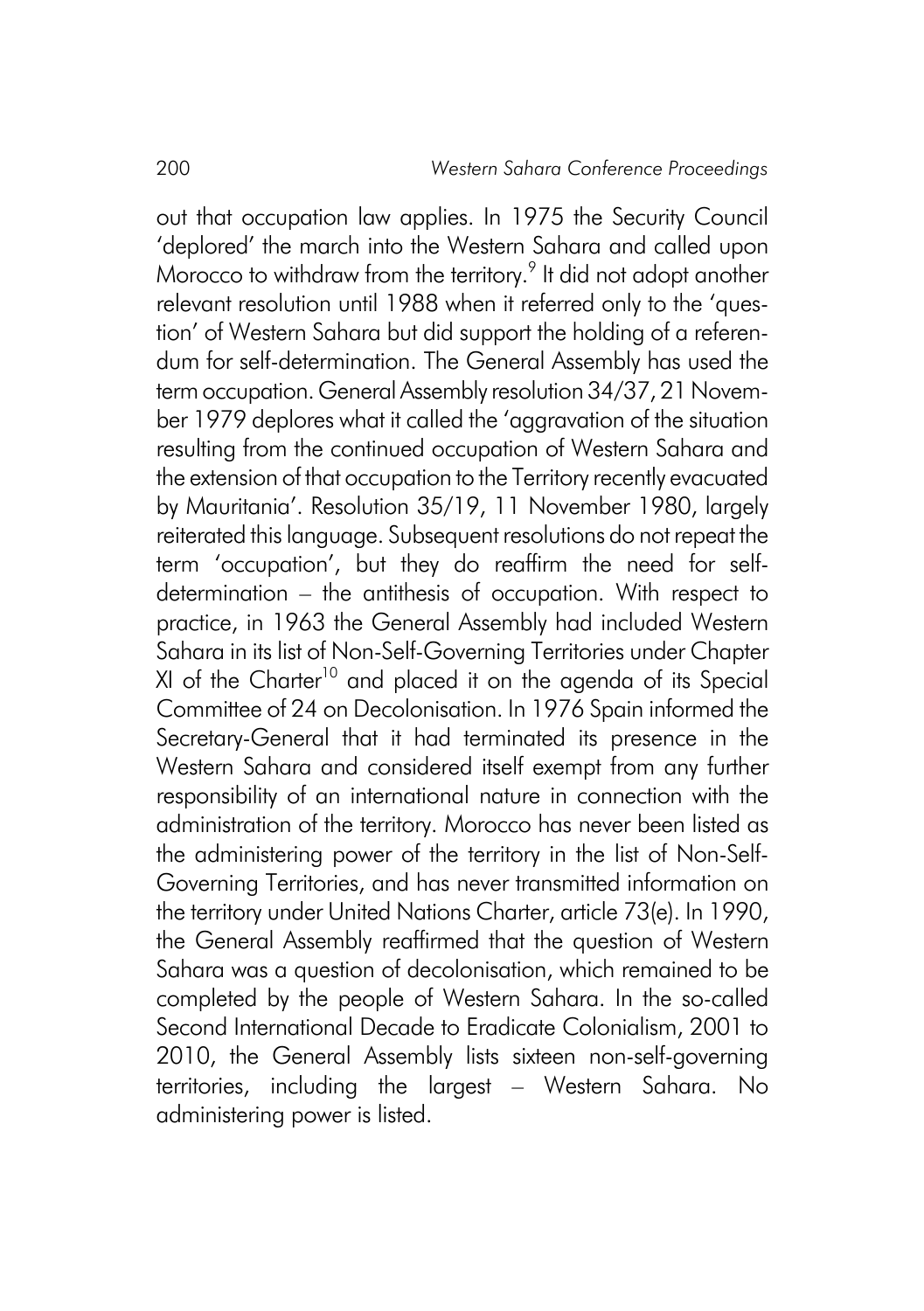#### Characteristics of occupation

Occupation law is part of what is generally termed international humanitarian law (IHL) or the law of armed conflict. It perhaps epitomises what Mr Ruddy described yesterday as the 'law for highway robbers and gangsters'. The legal regime does not create the status of occupation – exercise of power does this – but rather imposes constraints and obligations upon the occupier in an attempted mitigation of naked military force. Roberts describes occupation law as both permissive (accepting that the occupier can exercise certain powers) and prohibitive (imposing limits on the exercise of powers). The basic aim of occupation law is to provide minimum humanitarian standards and to protect civilians – the basis of IHL in general – not the occupying army. Occupation law does not determine status, and cannot detract from the right of peoples to self-determination. On the other hand, it allows the occupier to ensure the security of its military presence and administration. It is also well established that 'International law makes no distinction between a lawful and an unlawful occupant in dealing with the respective duties of occupant and population in occupied territory'.<sup>11</sup>

There are some particular characteristics of Western Sahara as occupied territory. First, the occupation is long term, what Roberts has called 'prolonged military occupation.<sup>12</sup> This is not a legal term of art but describes an occupation that lasts over many years – Roberts suggests in excess of five years – so that the temporary character is lost. Hostilities are likely to decrease so that in some ways at least, the occupation comes to resemble peacetime, for example through the creation and functioning of institutions and the emergence of civil society movements among the inhabitants of the territory. Clashes between the latter and the authorities of the occupying power and ensuing human rights abuses are extremely likely to occur.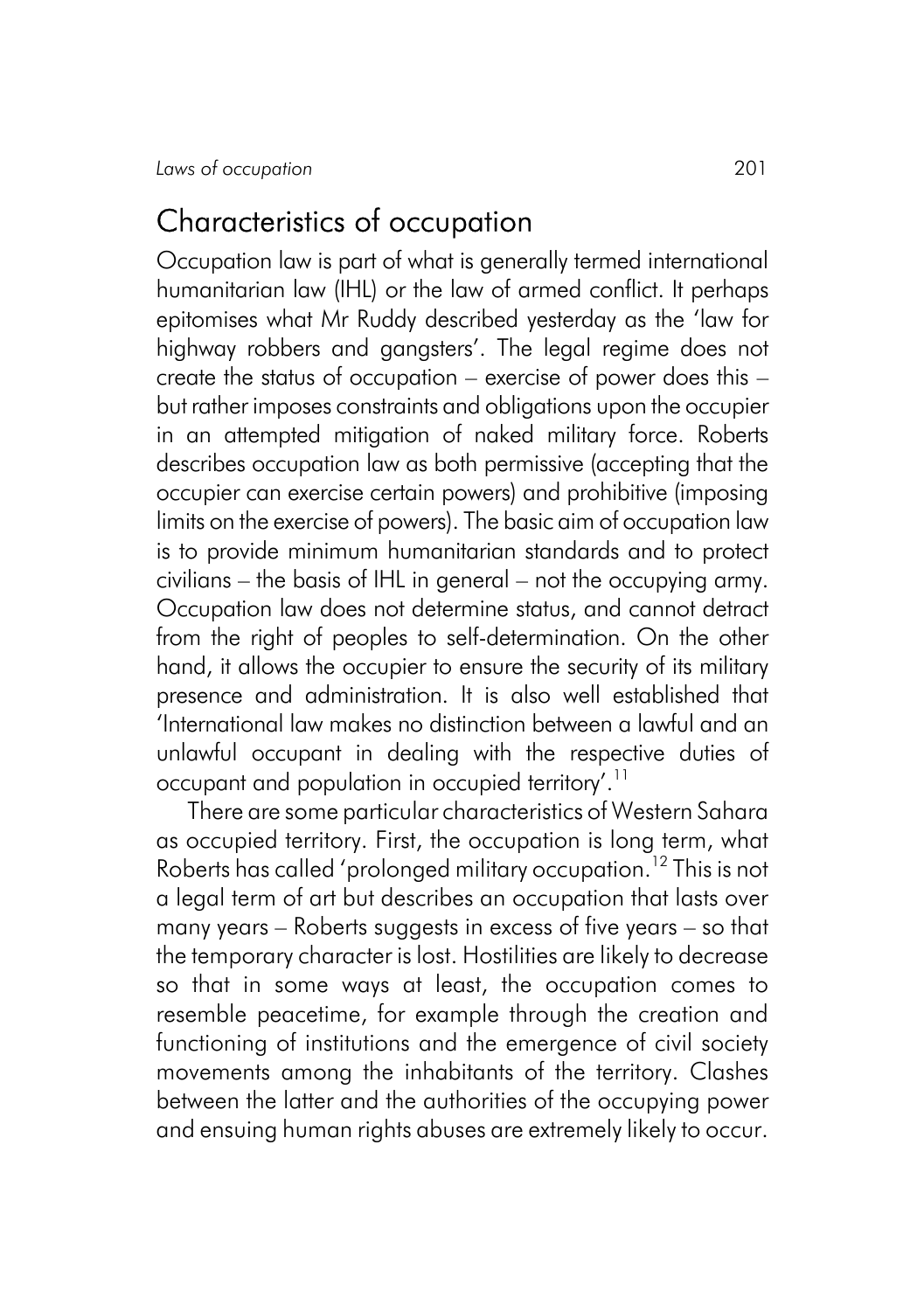Secondly, it is unilateral belligerent occupation not multilateral occupation under the auspices of the United Nations in the form of an international territorial administration as was the case in Kosovo or East Timor prior to the independence of both those territories. Western Sahara has been the subject of multiple Security Council resolutions, but the Council has not used its mandatory powers to sanction Morocco. On the other hand, neither has it endorsed the occupation as was arguably the effect of Security Council resolution 1483, 22 May 2003, in the context of Iraq. In that resolution the Security Council transformed the applicable law through enhancement of the occupiers' powers beyond those contained in the Hague Regulations and Geneva Conventions.<sup>13</sup> This has not been the case with Western Sahara. Indeed, throughout the over thirty years during which Western Sahara has been on the Security Council's agenda, the Council has imposed only a light institutional footprint and has avoided a coercive United Nations Charter Chapter VII approach. For example, although the Council adopted the 1991 Settlement Plan, it did not do so under United Nations Charter, Chapter VII, did not designate the situation as a threat to international peace and security, and established no enforcement mechanism. After the 2001 Framework Plan, Algeria proposed a form of international territorial administration whereby the United Nations would assume sovereignty over the Western Sahara in order to implement provisions that appeared identical to the 1988 Settlement Plan. The Secretary-General and his Personal Envoy considered this option to have no more likelihood of working than the Settlement Plan.<sup>14</sup>

Third, the occupation is not acknowledged as such by Morocco, which in official United Nations documents, such as reports to the United Nations human rights treaty bodies, call it Moroccan Sahara.<sup>15</sup> The Office of the High Commissioner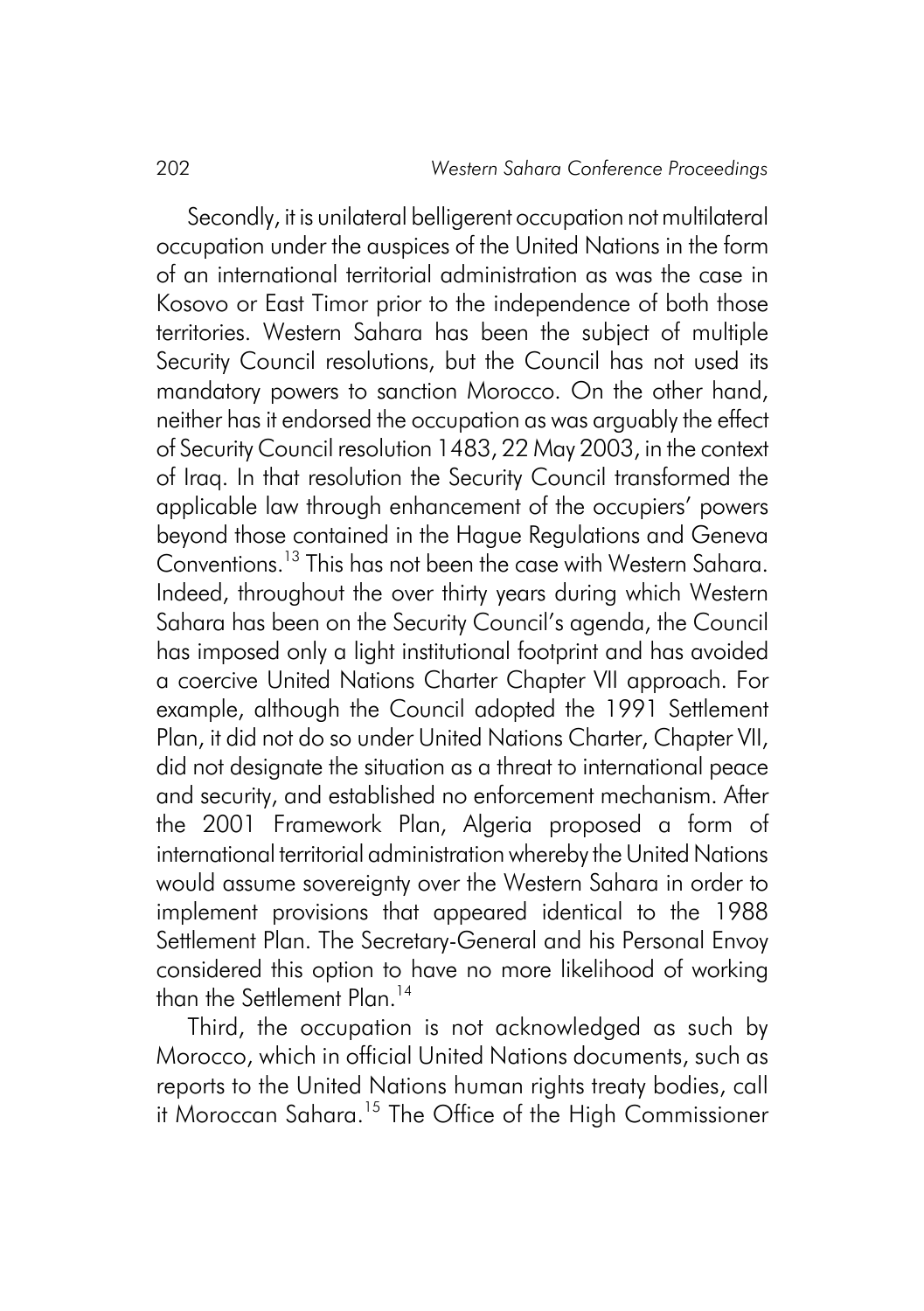for Human Rights noted in its 2006 Report into human rights in the area that Morocco allows no questioning of its sovereignty over the territory. Accordingly, Morocco also does not acknowledge the applicability of occupation law. This stance is not relevant to its status as occupying power.

# Legal obligations arising from occupation

#### *Obligations of status*

Legal obligations resting on an occupying power may be considered as constituting two types. There are those relating to the status of the territory, and those relating to the obligations of the occupier towards the inhabitants of the occupied territory. The former arise under general principles of international law, for example those relating to the prohibition of the use of force, equality of states, and non-intervention. The most important is that occupation does not denote any change of status: it is not annexation, nor is it 'liberation', whatever the occupiers might claim.<sup>16</sup>

Occupation does not transfer sovereignty over the territory to the occupier and does not denote permanency. This distinction is the foundational basis for the distinct legal regime of occupation. Any purported annexation, or agreement for annexation, such as the 1975 Madrid Agreement, is ineffective and does not change the status of occupation. These principles derive from a range of international instruments from the United Nations Charter onwards, but are perhaps articulated most clearly in the 1970 General Assembly Declaration on the Principles of Friendly Relations and the 1974 Definition of Aggression. The former states that :

The territory of a State shall not be the object of military occupation resulting from the use of force in contravention of the provisions of the Charter. The territory of a State shall not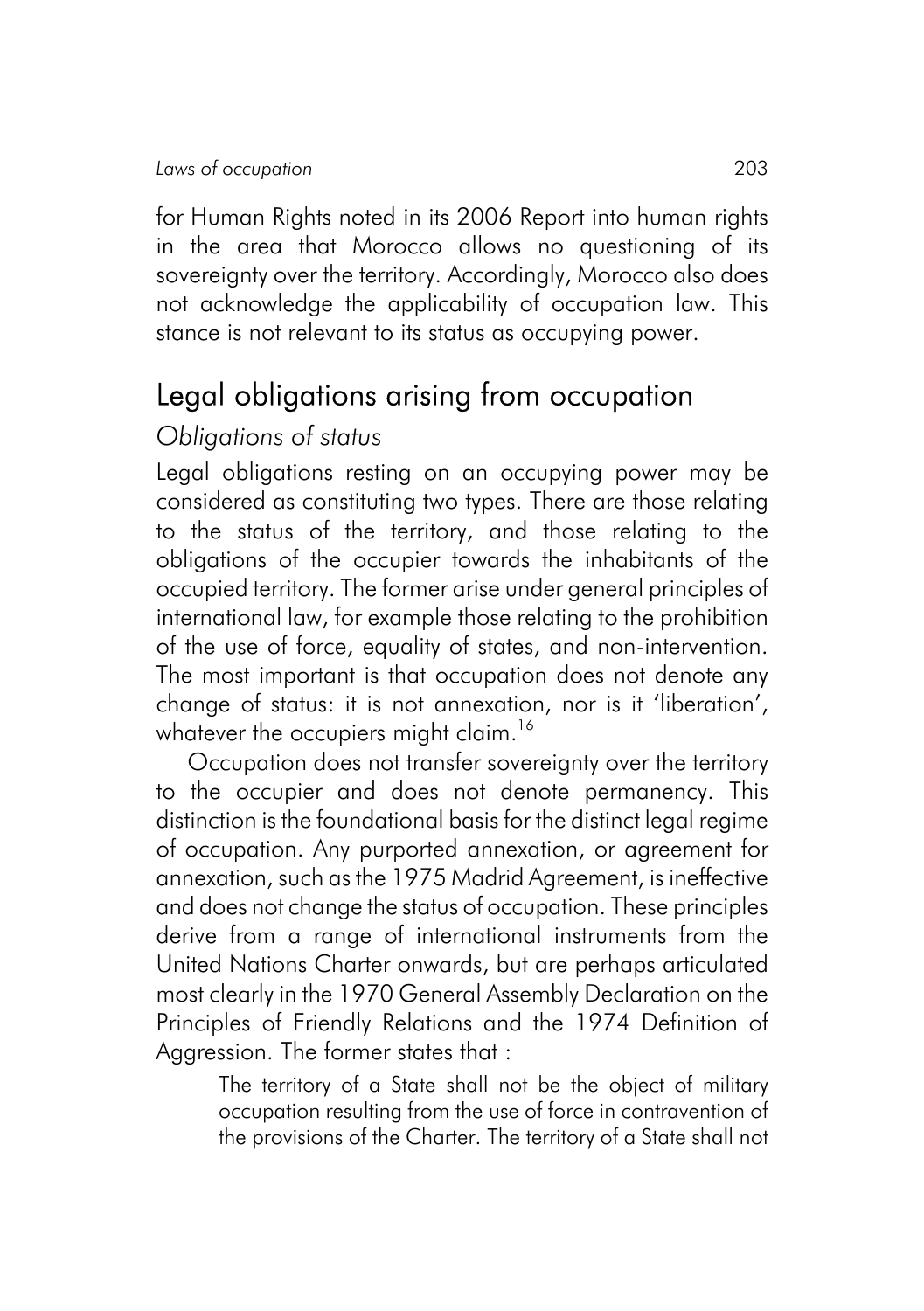be the object of acquisition by another State resulting from the threat or use of force. No territorial acquisition resulting from the threat or use of force shall be recognized as legal.

The final sentence is absolute and applicable to all situations of use or threat of force, making the status of the Western Sahara in 1975 when the occupation commenced, irrelevant to this issue.

Nor does it matter for the question of status that the occupation has become prolonged. An argument was put forward after Australia entered into the Timor Gap Treaty, 1989 with Indonesia that, however Indonesia had acquired access to the territory, at some point Australia was entitled to recognise that an illegally acquired title had consolidated into a legal one:

There comes a time when realities, however illegal or inequitable they may have been initially, appear to have become irreversible and the world community's interest in orderliness and stability justify cloaking it with the mantle of legality.<sup>17</sup>

This so-called doctrine of historical consolidation denotes a cynical preference for effectiveness over legality that was argued to represent existing international law. However, it discounted the resolutions of the General Assembly and Security Council and is disproved by state practice. The Baltic states regained their independence after over forty years of occupation; East Timor itself gained independence as a consequence of the 1999 referendum after over twenty years of occupation. Further, the attempts since 1988 to resolve the status of Western Sahara contradict any assumption of consolidation of the *status quo*. I consider this doctrine to have no credibility under international law.

Nevertheless it must be admitted that some language has been used in political documents that seems implicitly to deny the status of occupation. For example, the Draft Framework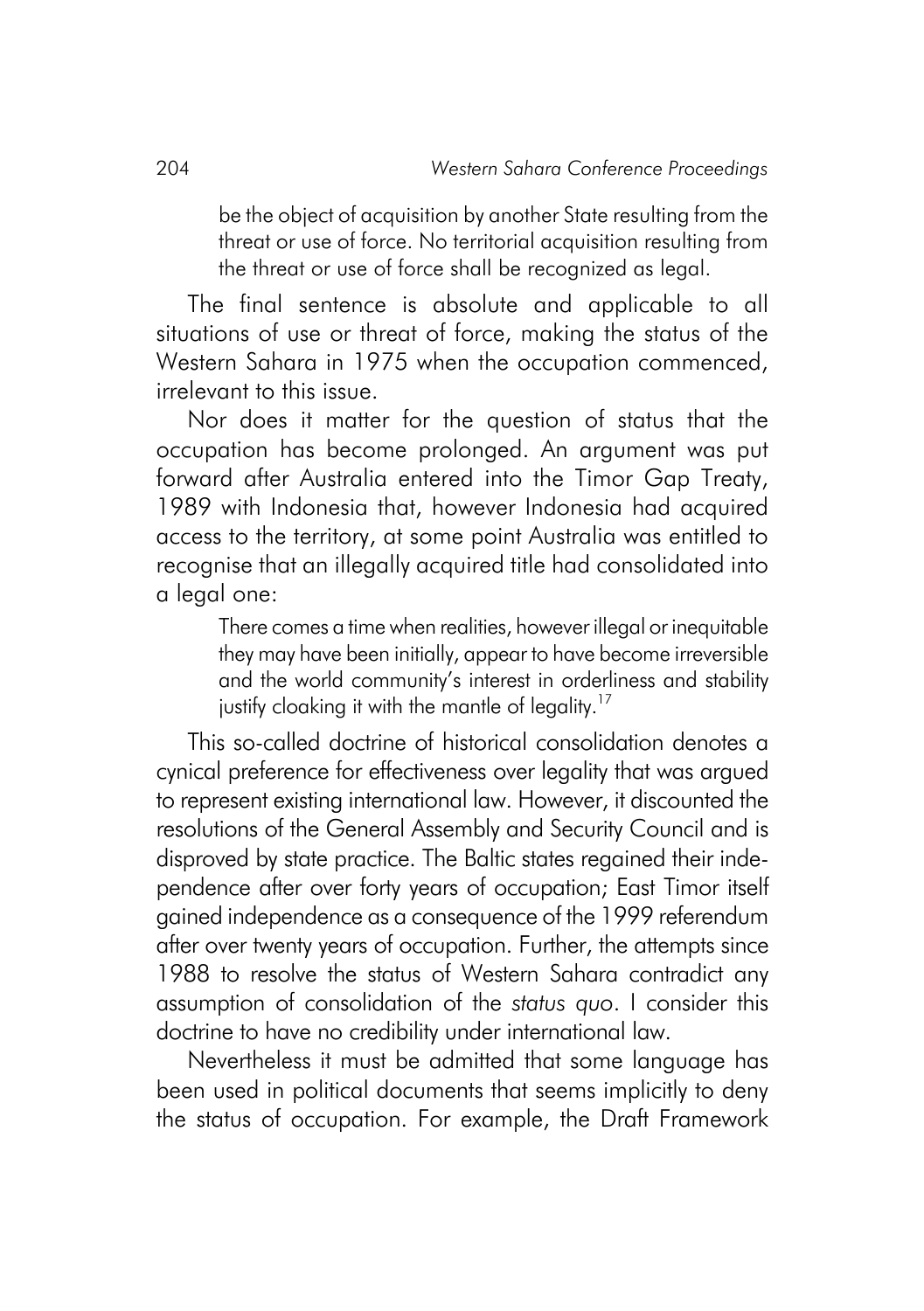Agreement 2001 used the wording 'preservation of territorial integrity [of Morocco] against secessionist attempts from within or without the territory'.18 The same paragraph also makes symbolic concessions to Morocco such as use of its flag within the Western Sahara. Similar language is used in the Peace Plan. Secession implies separation or breaking away from an existing state, which continues in existence, in order to create a new state.<sup>19</sup> Unlike a legitimate claim to self-determination, there is no international law right to secession, and Polisario rightly saw this language as militating against the status of occupation and as a way of allowing for annexation, in effect amounting to *de facto* recognition of Morocco as administering power.<sup>20</sup> Such language should be resisted so as to avoid any confusion – or dilution – as to the legal status of occupation.

#### *Obligations with respect to the inhabitants: International humanitarian law*

The occupier's obligations with respect to the peoples of the territory arise under a number of treaties, the two most important being the Hague Regulations and Geneva Convention IV articles 47 to 78. The latter is supplemented by Additional Protocol I, 1977 to which Morocco is not a party. Morocco is also a party to the Hague Cultural Property Convention, 1954.

To whom do the laws apply? The Hague Regulations refer generally to 'inhabitants of occupied territory', while Geneva IV applies to protected persons, defined in article 4 as 'those who, at a given moment and in any manner whatsoever, find themselves, in case of … occupation, in the hands of … an Occupying Power of which they are not nationals'. Geneva Convention IV, article 47, stipulates that 'Protected persons who are in occupied territory shall not be deprived, in any case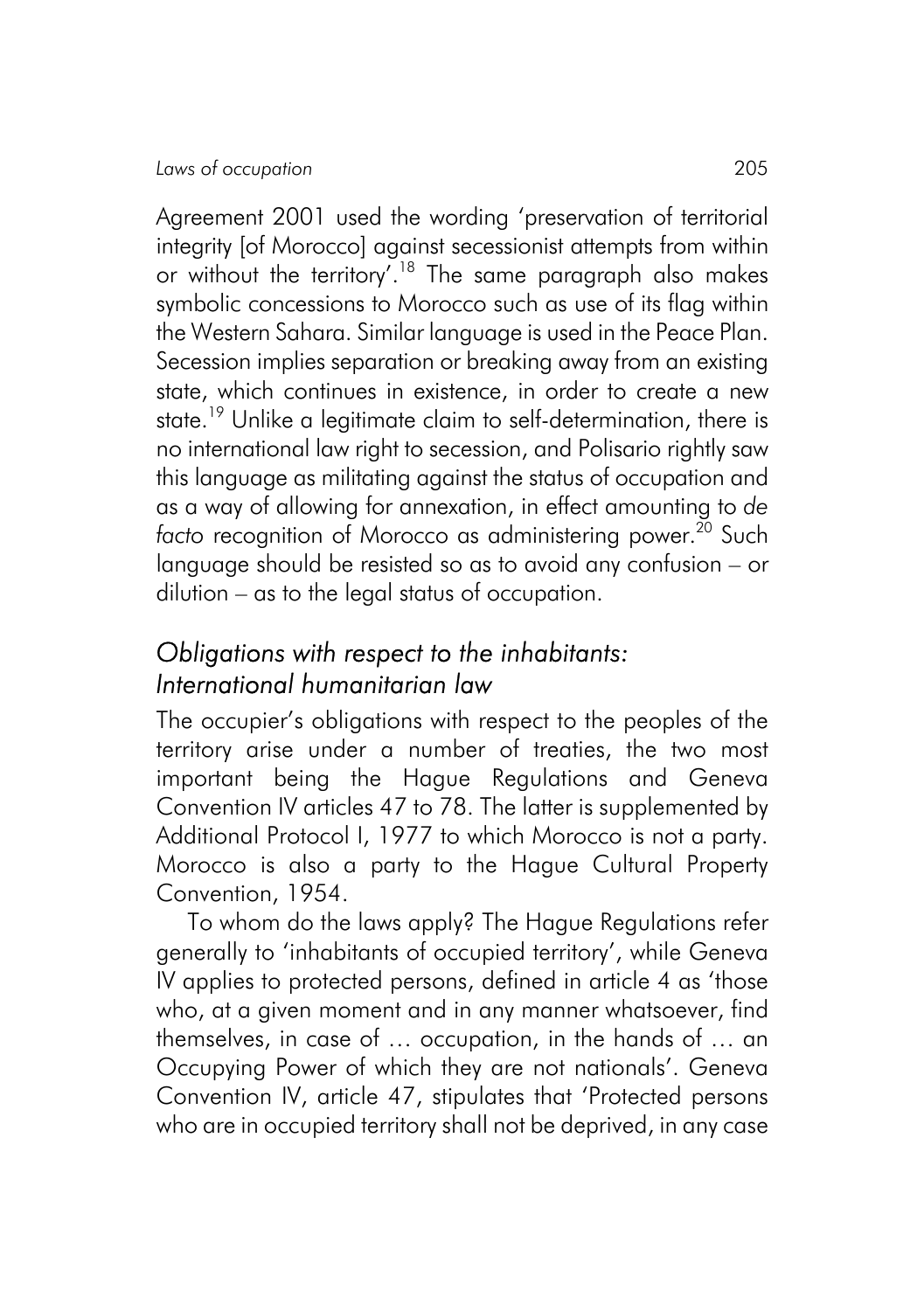or in any manner whatsoever, of the benefits of the present Convention by any change introduced, as the result of the occupation of a territory, … nor by any annexation by the latter of the whole or part of the occupied territory'.

Although the occupier does not acquire sovereignty over the territory, it does acquire administrative rights within the restraints of occupation law and obligations. Hague Regulations, article 43, requires the occupier to 'take all the measures in his power to restore, and ensure, as far as possible, public order and safety, while respecting, unless absolutely prevented, the laws in force in the country'. Geneva Convention IV, article 64, largely repeats this 'conservationist' approach whereby the occupying power is not permitted to impose wholesale change or to extend its own laws or structures to the territory.<sup>21</sup> The rationale is that the legal situation in the territory should be conserved until restoration to the legitimate authority takes place and changes are then carried out by that authority. The occupying power may nevertheless suspend or repeal local laws where it is necessary for the security of its administration or armed forces. It must also maintain public order and security for the inhabitants of the territory and to this end have an effective administrative regime, but one that is separate from that applicable in its own territory (to avoid a creeping unification). The internal division of Western Sahara into four provinces with assigned seats in the Moroccan parliament falls foul of this requirement. The occupier has a substantial discretion in the form of administration, for example whether it is civilian or military, through an imposed system, or through local people.<sup>22</sup>

However, it may be that internal change and not conservation is deemed to be in the interests of the international community, as was the case with occupied Germany and Japan. In the case of Iraq (2003-4) Security Council resolution 1483, 22 May 2003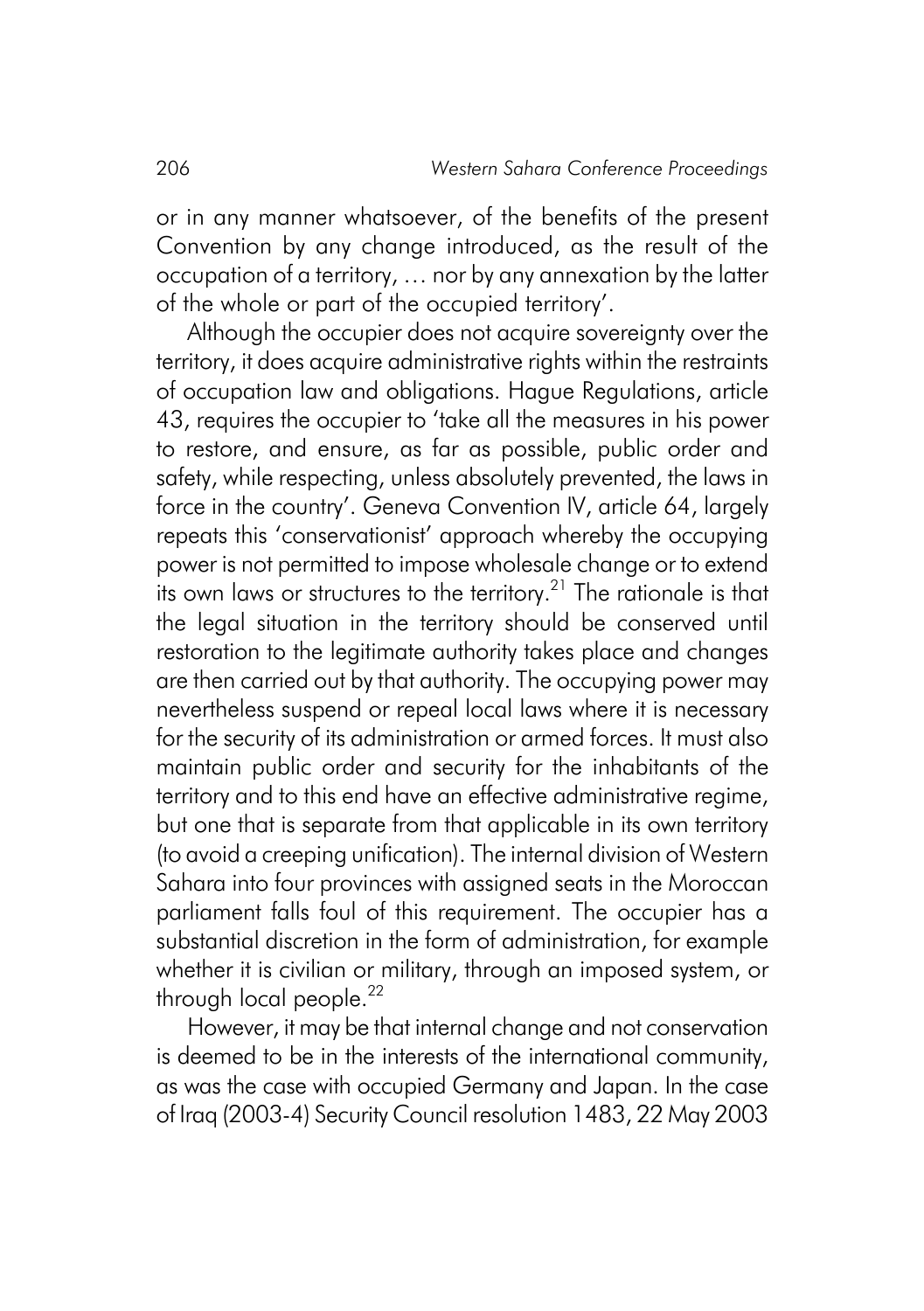gave wide powers to the CPA 'to promote the welfare of the Iraqi people through the effective administration of the territory, including in particular working towards the restoration of conditions of security and stability and the creation of conditions in which the Iraqi people can freely determine their own political future'. The CPA assumed wide powers. In its Regulation no 1, it vested in itself all legislative, executive and judicial authority necessary to achieve its objectives and thereafter adopted over one hundred Orders and Regulations. These included the disestablishment of the Baathist party, the dissolution of the armed forces, and radical restructuring of financial laws and institutions, the civil service and the media, which went way beyond the restrictions imposed upon occupying powers by the Hague Regulations and Fourth Geneva Convention. Such 'transformative' actions could only be legally justified if authorised by the Security Council. As stated earlier, the Security Council has exercised no such decision-making powers in the case of Western Sahara.

The obligations imposed on the occupier provide for the legal protection of the civil and political rights of occupied people, including procedural guarantees with respect to trials. The Hague Regulations, article 46, requires the occupier to respect family honour and rights, the lives of persons, private property, religious convictions and practice. Geneva Convention IV, article 27, builds on this and also stipulates that 'women shall be especially protected against any attack on their honour, in particular against rape, enforced prostitution, or any form of indecent assault.' There are also positive obligations relating to the provision of education: $23$  food and medical supplies to the civilian popu- $\frac{1}{2}$  maintenance of medical and hospital facilities;  $25$ distribution of books and articles for religious needs.<sup>26</sup> Three obligations are especially significant in the case of Western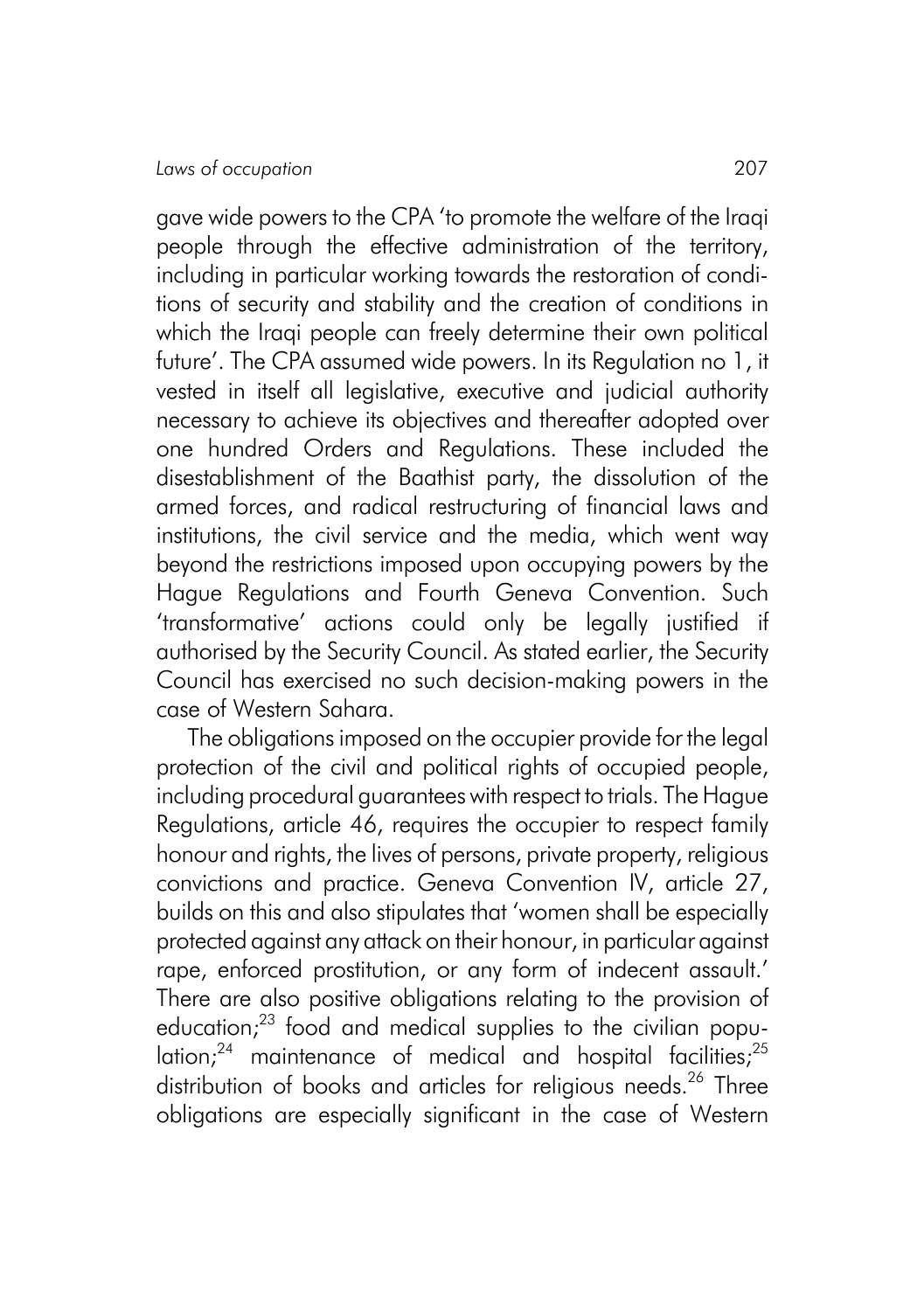Sahara. First, is the prohibition of collective punishment: $27$ second, is the prohibition on exploitation of the economy or resources of the occupied territory for the benefit of the occupier; and third is that the occupying power shall not deport or transfer parts of its own civilian population into the territory it occupies.<sup>28</sup> The Hague Regulations prohibit an occupying power from undertaking permanent changes in the occupied area unless these are the result of military needs in the narrow sense of the term, or unless they are undertaken for the benefit of the local population – population changes through the arrival of settlers are thus prohibited.

The duty on those within the territory to obey an occupying power has been a highly contested issue, not least because of changing notions of the legal nature of occupation. Older texts are likely to assert a duty of obedience because in classical international law, military occupation could lead to the annexation of the territory, a situation which post the United Nations Charter is no longer legally possible. Since sovereignty does not pass, the occupier cannot demand an oath of temporary allegiance from the inhabitants of occupied territory<sup>29</sup> and inhabitants cannot be convicted of 'war treason' if they commit hostile acts against the occupant. The occupier cannot force the inhabitants to perform certain acts, for example, to furnish information about the army of the other belligerent, or about its means of defence; $30$  or to 'compel protected persons to serve in its armed or auxiliary forces', or apply pressure which aims at securing voluntary enlistment, or to compel protected persons 'to undertake any work which would involve them in the obligation of taking part in military operations'.<sup>31</sup> If the occupier ordered such actions the individual would be entitled to refuse. On the other hand, the occupier is entitled to pass laws and regulations to maintain order and to ensure its own security, and to take action against a person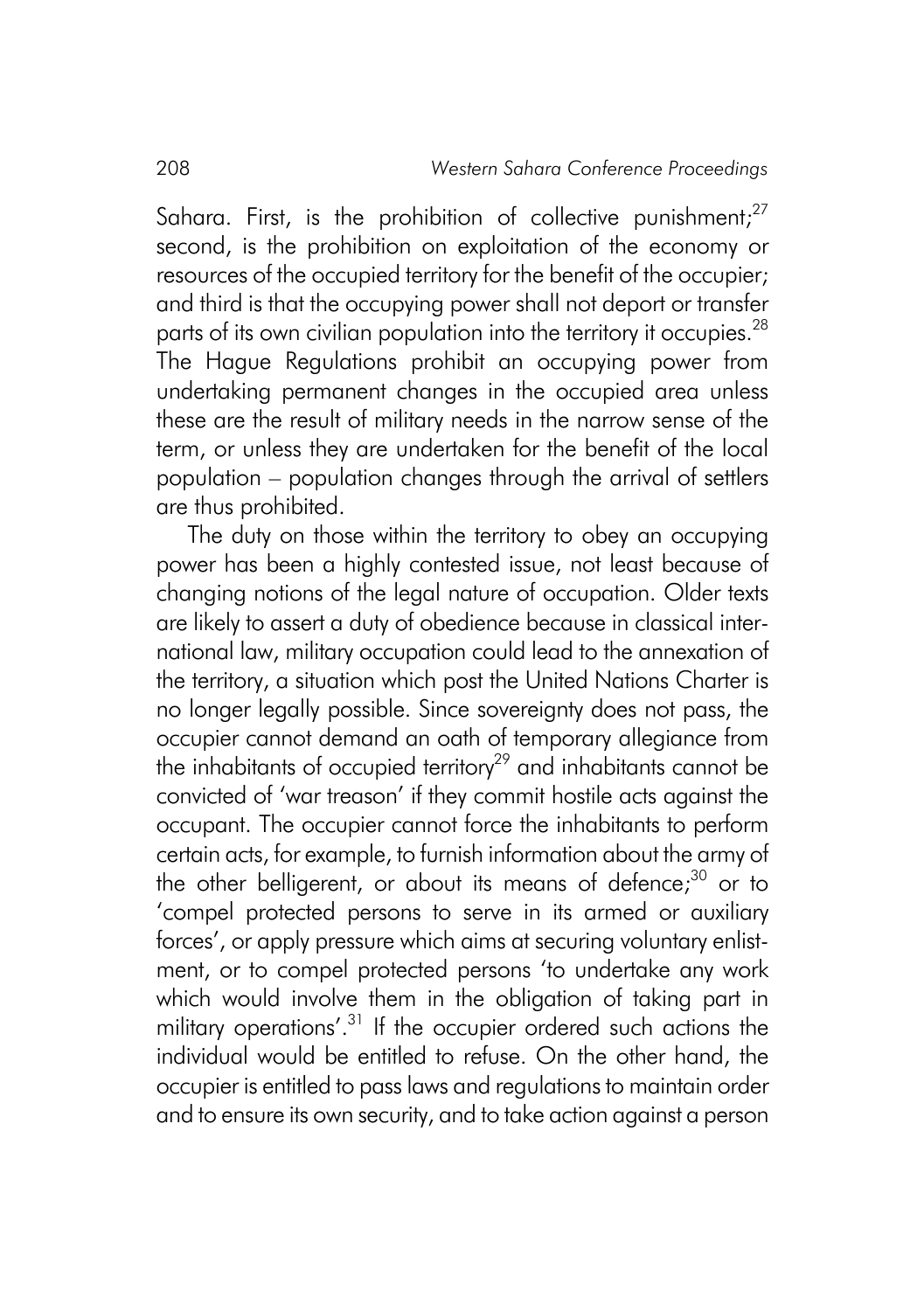who fails to comply. Indeed, the implication of Geneva Convention IV, article 68, is that the occupying power may take action against a protected person who does not comply with such requirements. The United Kingdom Ministry of Defence states that:

> While the orders of the authorities of an occupying power may be lawful, and while the occupant is entitled to require obedience to lawful orders, it does not necessarily follow that failure to comply with such orders is illegal under the law of armed conflict. However the inhabitants are liable for punishment by the occupying power should they disobey legislation, proclamations, regulations, or orders properly made by that power.<sup>32</sup>

Bothe<sup>33</sup> says first that those within the occupied territory owe no duty of obedience to the occupying power, but that the occupying power is allowed to enforce obedience of its orders within the limits of Geneva Convention IV and the Hague Regulations. However, this does not make violations against those orders internationally wrongful acts; '*it only makes noncompliance risky*'.

I described earlier the situation in the Western Sahara as one of prolonged occupation which raises some particular issues. Since Geneva Convention IV essentially envisages a short occupation, it in fact says little that is useful for prolonged occupation, for example with respect to safeguarding economic life or the appropriate or legal standards of treatment of those involved in resistance activities. There is an inherent dilemma in prolonged occupation: the requirements under occupation law that inhibit the occupier from changing law must not be abused so that the occupied territory gets stranded in a form of legal vacuum whereby it becomes socially and economically underdeveloped. Economic development requires more than simple prohibition of exploitation, and indeed the very prolongation of the occupation provides a good basis for saying that occupiers must have wider powers to allow for the development of political and economic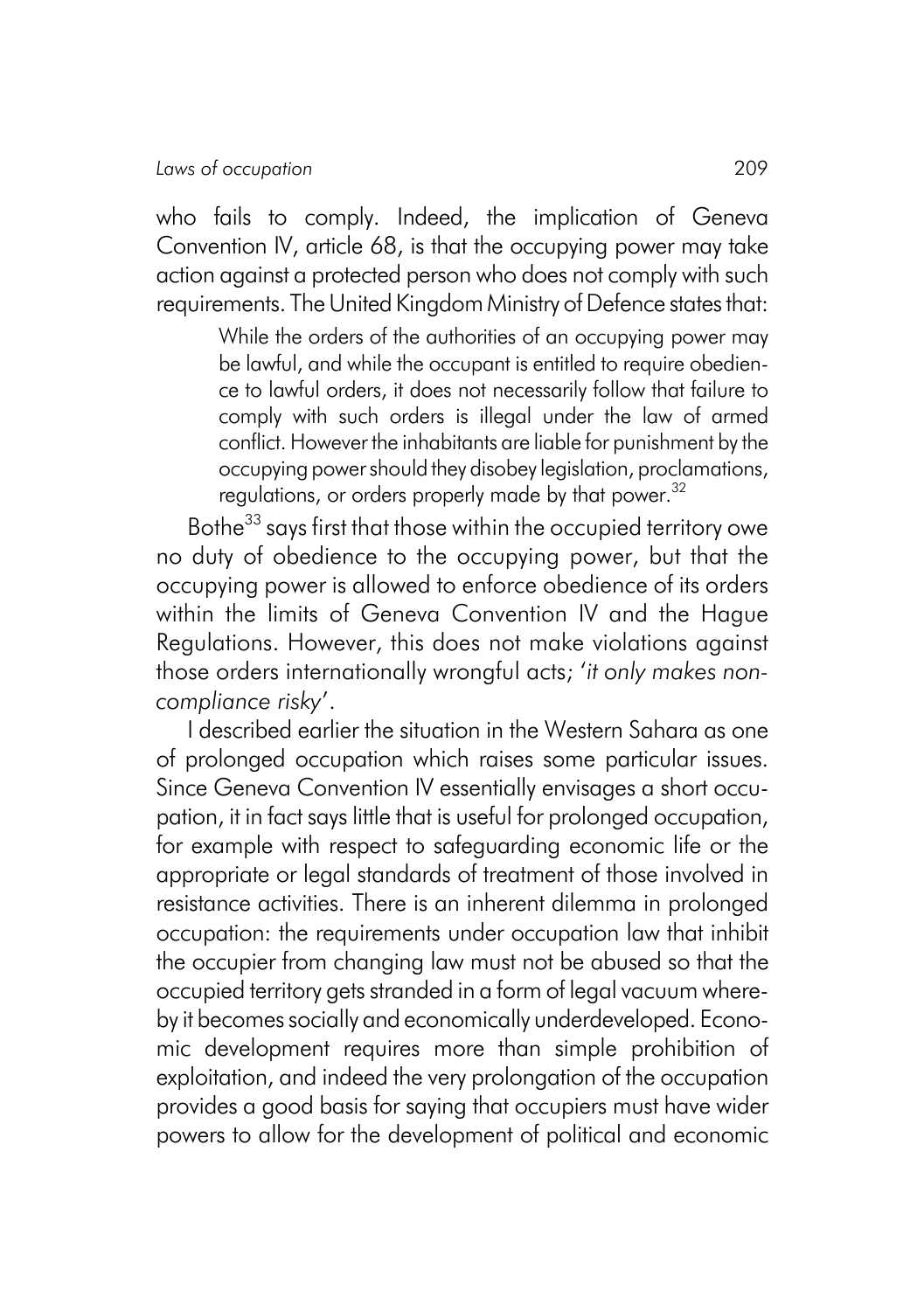institutions. However, allowing – even requiring – the occupier to undertake development, legal or other social programmes may come too close to annexation. Therefore prolonged occupation may be a basis for limiting – at least legally – the occupier's powers.<sup>34</sup> Richard Falk<sup>35</sup> suggested some years ago that a specific convention on prolonged occupation be adopted to fill this gap in the law, including requirements of international supervision and monitoring. Two further concepts are important here. The first is what has been termed humanitarian, or transformative occupation. The second is the role of human rights law. The dilemma may be illustrated by reference to the way Morocco has implicitly attempted to draw upon both concepts in its assertions to the United Nations' Committee on Economic, Social and Cultural Rights – the monitoring Committee for the Covenant on Economic, Social and Cultural Rights (ICESCR).

#### *Obligations with respect to the inhabitants: Human rights law*

First, however, it is desirable to make some more general points about that other body of law that is applicable alongside international humanitarian law in occupied territories – human rights law. The occupier's need for security and the frustration and bitterness felt by the occupied population (especially in prolonged occupation) make the situation of occupation ripe for resistance, engendering coercive responses and human rights abuses. International humanitarian law incorporates guarantees of human rights, including particularly Additional Protocol I, article 75, which provides a catalogue of fundamental rights (prohibition of violence to the life, health, or physical or mental well-being of persons, in particular: murder; torture; corporal punishment; mutilation; outrages upon personal dignity, hostage taking; collective punishment). There are also provisions relating to trial processes: those charged with an offence have the right to be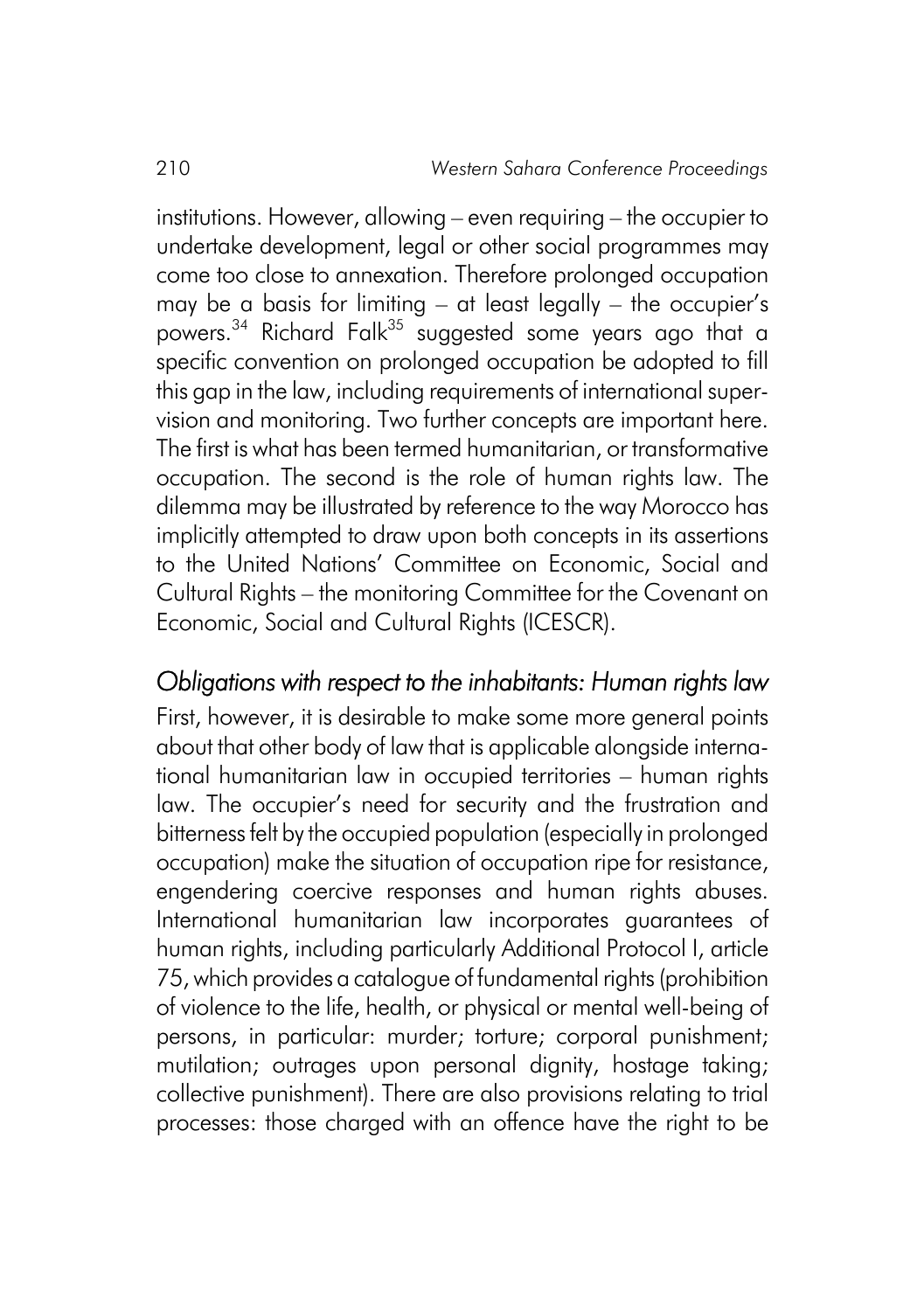informed promptly, in a language he or she understands, of the reasons for the measures; to regular judicial procedures including being informed without delay of the offence alleged and rights and means of defence; not to be accused of a crime that did not exist when it was committed; to be presumed innocent until proved guilty according to law; no trial in absentia; to examine, or have examined, prosecution witnesses; and not to be subject to double jeopardy. This minimum code of conduct on the rights of peoples in occupied territories is almost certainly customary international law.

In addition, although this is a relatively new and controversial issue,<sup>36</sup> it is now generally accepted that human rights law is applicable alongside international humanitarian law in armed conflict and occupation. What is less clear is the relationship between human rights law and international humanitarian law in occupied territory. In the *Advisory Opinion on the Legality of Nuclear Weapons case* the ICJ made the famous observation that:

> [T]he protection of the International Covenant of Civil and Political Rights does not cease in times of war, except by operation of Article 4 of the Covenant whereby certain provisions may be derogated from in a time of national emergency. Respect for the right to life is not, however, such a provision. In principle, the right not arbitrarily to be deprived of one's life applies also in hostilities. The test of what is an arbitrary deprivation of life, however, then falls to be determined by the applicable *lex specialis,* namely, the law applicable in armed conflict which is designed to regulate the conduct of hostilities.<sup>37</sup>

This wording was repeated in the *Advisory Opinion on the* Legality of the Security Wall case<sup>38</sup> with the somewhat unhelpful explanation that there are three possible positions: some matters fall to be determined exclusively by international humanitarian law; some by human rights law; and others as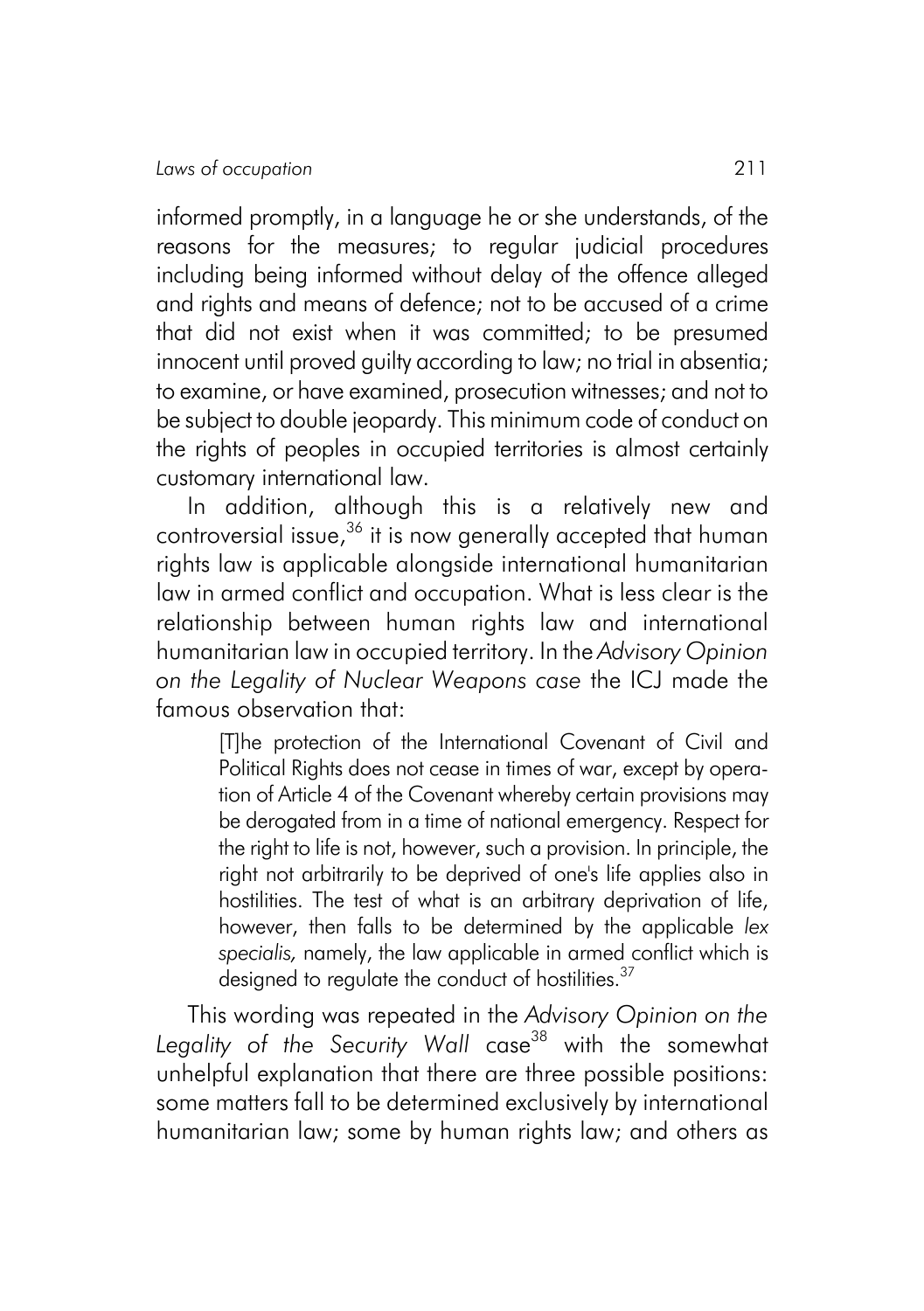matters for both branches of law. The ICJ offered no guidance as to how the determination is to be made as to the relevant position in any given case, or how human rights law is to be modified by international humanitarian law when the latter is the *lex specialis*.

Since sovereignty over occupied territory does not pass to the occupier, assertion of the human rights obligations of the occupier requires acceptance of the extra-territorial effect of human rights treaties. This is not made explicit in any of the United Nations' human rights treaties, for example the obligations on a state party under the International Covenant on Civil and Political Rights (ICCPR), article 2, are to respect and ensure the rights to all individuals within the state's territory and subject to its jurisdiction. Extra-territorial application of human rights treaties has been controversial, for example it has been strongly rejected by Israel in the case of the Occupied Palestinian Territories, and by the United States and the United Kingdom in Iraq during the period of occupation (May 2003 – June 2004). The issue has been strongly contested in the United Kingdom's courts. In the case of *Al-Skeini*39 the House of Lords (UK) allowed some limited application of human rights law in occupied territory. Their Lordships held that the human rights guarantees of the European Convention on Human Rights (through the Human Rights Act, 1998) applied only to any Iraqis detained in military custody by United Kingdom forces in Iraq, but not otherwise. The House of Lords made little reference to the sources that uphold the applicability of United Nations' human rights treaties in occupied territories, unless the state has made a derogation in an emergency threatening the life of the nation, as for example under ICCPR, article 4. Thus in the Advisory Opinion on the legality of the construction of the security wall by Israel against the Occupied Palestinian Territories the ICJ considered Israel's obligations under various human rights treaties. The Court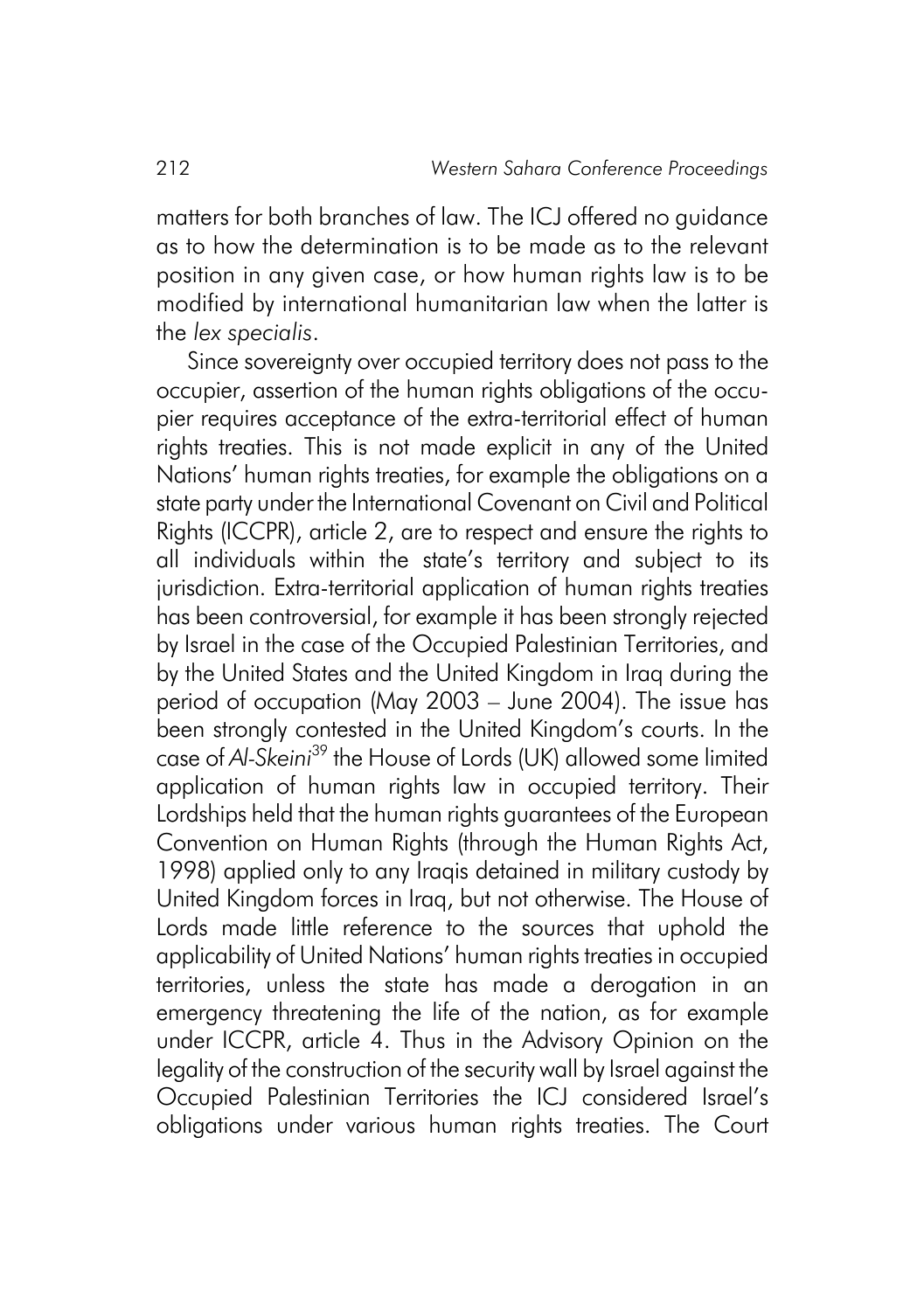considered the ICCPR, ICESCR and Convention on the Rights of the Child to be applicable in respect of acts done by Israel in the exercise of its jurisdiction outside its own territory, that is, in the territories it occupies. The opinion is especially relevant to the Western Sahara because of the prolonged nature of that occupation. This opinion was repeated in the more recent case between the Democratic Republic of the Congo and Uganda – an instance of a much shorter military occupation by Ugandan forces in the border regions of the Eastern Congo.<sup>40</sup> The ICJ found the ICCPR to be applicable. It noted that its conclusions on this point were in conformity with those of the United Nations human rights treaty bodies, notably the Human Rights Committee and the Committee against Torture which have also asserted the applicability of the relevant treaties with respect to Israel in the Occupied Palestinian Territories and the United Kingdom and United States with respect to their armed forces abroad in Iraq and Afghanistan. The special rapporteur in the case of another occupation, that of Kuwait by Iraq, concluded that 'there is consensus within the international community that the fundamental human rights of all persons are to be respected and promoted both in times of peace and during periods of armed conflict'.<sup>41</sup>

Morocco is a party to a number of the United Nations human rights treaties: the ICCPR, the ICESCR, the Convention on the Elimination of all Forms of Racial Discrimination, the Convention against Torture, the Convention on the Elimination of all Forms of Discrimination against Women, Convention on the Rights of the Child, and the Migrant Workers Convention, and has made no relevant derogations. Morocco is not a party to the African Charter on Human and People's Rights. In contrast to their stance towards Israel, the United States and United Kingdom with respect to the applicability of UN human rights treaties in occupied territories, the United Nations human rights treaty bodies to which Morocco is a party have not explicitly affirmed that the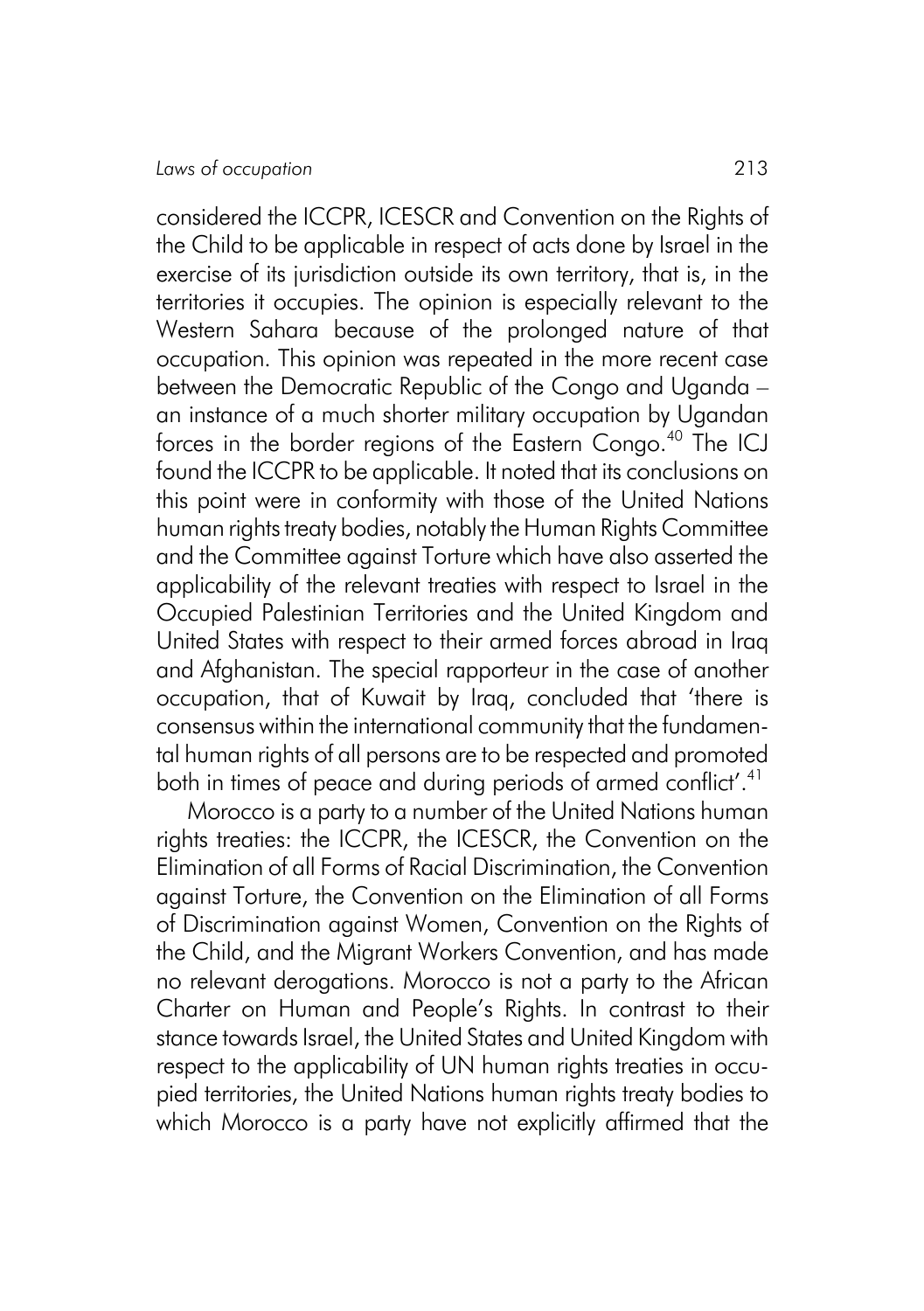conventions apply in the Western Sahara, and have generally limited their remarks to concern about the lack of progress towards self-determination as required by article 1 of both the ICCPR and ICESCR. However, upon occasion the Committees have appeared to assume that the conventions do apply. For example, in its Concluding Comments to Morocco's 4th Periodic Report the Human Rights Committee stated that it 'remains concerned about the very slow pace of the preparations toward a referendum in Western Sahara on the question of self-determination, and at the lack of information on the implementation of human rights in that region'.<sup>42</sup> In 2004 the Human Rights Committee recommended that Morocco make every effort to permit the population groups to enjoy fully the Covenant rights. Other United Nations human rights treaty bodies (CAT; CERD; CROC) have not explicitly referred to the point. But the right to selfdetermination is existential and underpins all other rights within the ICCPR and ICESCR. The 2006 OHCHR Report states that:

> The respect of all human rights of the people of Western Sahara must be seen in tandem with this right and a lack of its realisation will inevitably impact on the enjoyment of all other rights guaranteed in the seven core international human rights treaties in force.

This applies to those rights that are of particular importance to the right of self-determination, including freedom of expression, to create associations and to hold assemblies to advance that right. The OHCHR found all such rights to have been violated by Morocco. In 2008 Morocco was subject to Universal Periodic Review by the United Nations Human Rights Council. The comments of the United Nations Human Rights Committee and other relevant comments by United Nations special rapporteurs were noted in the compilation of information for the Council that was prepared by the OHCHR. However, the Human Rights Council made little reference to the situation in Western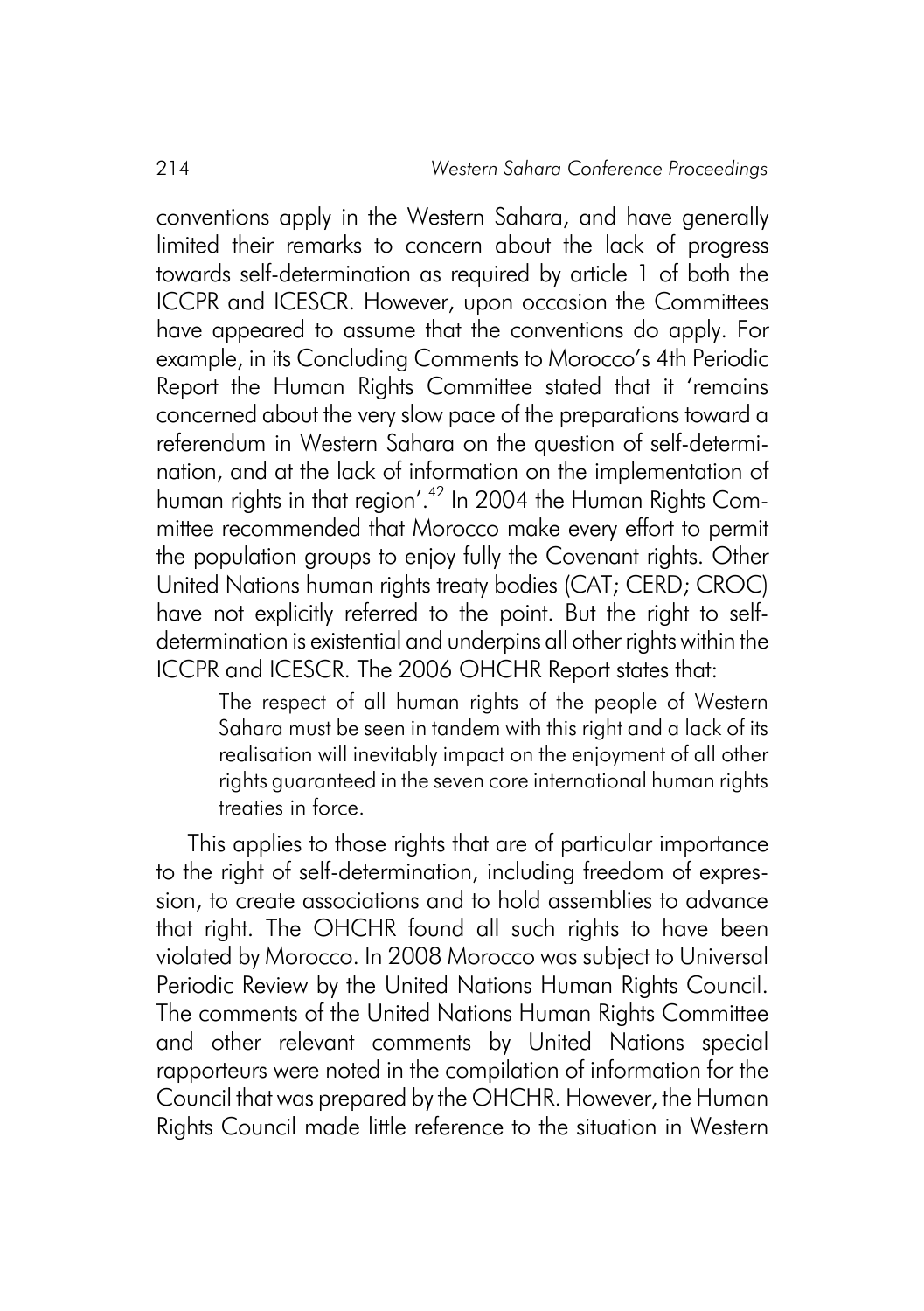Sahara in the Universal Periodic Review process, and only Amnesty International expressed real concern. This is another example of the light touch towards Morocco evinced by the United Nations institutions. It might be noted that Morocco had been a member of the Council until 2007.

The applicability of both human rights law and international humanitarian law is important because while international humanitarian law requires a balance between military necessity and humanitarian objectives, and between the security of occupying forces and the human rights of civilians, human rights law does not. Human rights law applies unconditionally to all people within the territory. International humanitarian law essentially provides for the preservation of minimum humanitarian standards but is procedurally and substantively incomplete with none of the fleshing out of substance and procedure that has taken place in human rights law since 1948. Human rights law also provides for more extensive positive obligations upon the state, such as the obligation to have an independent and effective investigation of civilian deaths. Lord Justice Brooke explained in the Court of Appeal in the case of *Al Skeini43* that

> What is known as international humanitarian law imposes a number of unexceptional moral precepts on occupying forces … but it imposes none of the positive human rights obligations that are inherent in the European Convention on Human Rights (ECHR). It is a far cry from the complacency of 'You must not kill but need not strive officiously to keep alive' to the obligation imposed … by the case law on Articles 1 and 2 of the ECHR ('the High Contracting parties shall secure to everyone within their jurisdiction [their] right to life'). While the ECHR is not applicable to Morocco the ICCPR also imposes positive obligations.

The differences between human rights law and international humanitarian law are especially important in the context of detentions and killings. Under human rights law, the right to life is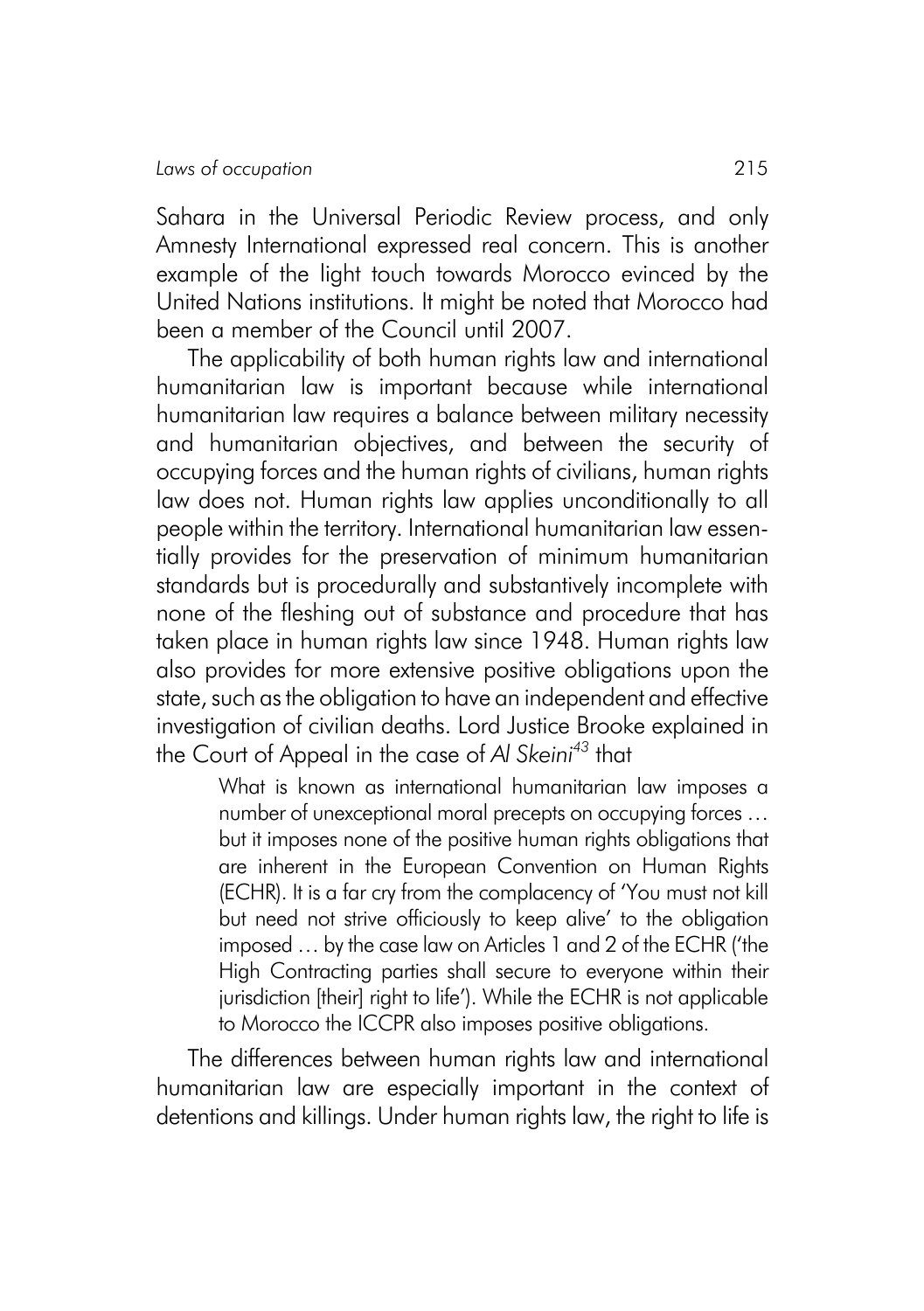non-derogable and is applicable to every person. Under international humanitarian law, the right to life depends upon status – the distinction between combatant and the protected status of civilians. This has important implications for the use of force by law enforcement officials who should avoid the use of force, or where practicable restrict force to the minimum necessary for public order, a different standard to that which is acceptable in combat. Internment is permissible under international humanitarian law for imperative reasons of security;<sup>44</sup> and this branch of the law also provides for the right of appeal and periodical review, if possible every six months, by a competent body set up by the occupying power. These protections fall far short of those required by the right to a trial in ICCPR, article 9.45

The dilemma between ensuring progress for the territory while not creating an institutional basis for annexation, is especially pertinent to economic, social and cultural rights. The ICJ explicitly held Israel bound by the ICESCR in the Occupied Palestinian Territories, but did not offer any guidance as to what this entailed. The ICESCR has directed itself to the conditions in Western Sahara. In 2006 it noted with concern, reports of the straitened circumstances endured by people displaced by the conflict in Western Sahara, particularly women and children, who suffer multiple violations of their rights under the Covenant.<sup>46</sup> In an earlier reporting session, the Committee had induced a lengthy answer when it asked Morocco directly about the factors and difficulties impeding its ability to implement its obligations under the Covenant in Western Sahara. Morocco stressed what it termed 'the special attention' which the Saharan regions had received since 1976 and which is 'reflected in social, economic and cultural programmes geared towards the development of construction works, health and education services, basic infrastructure, the administration, the economy, services, sports and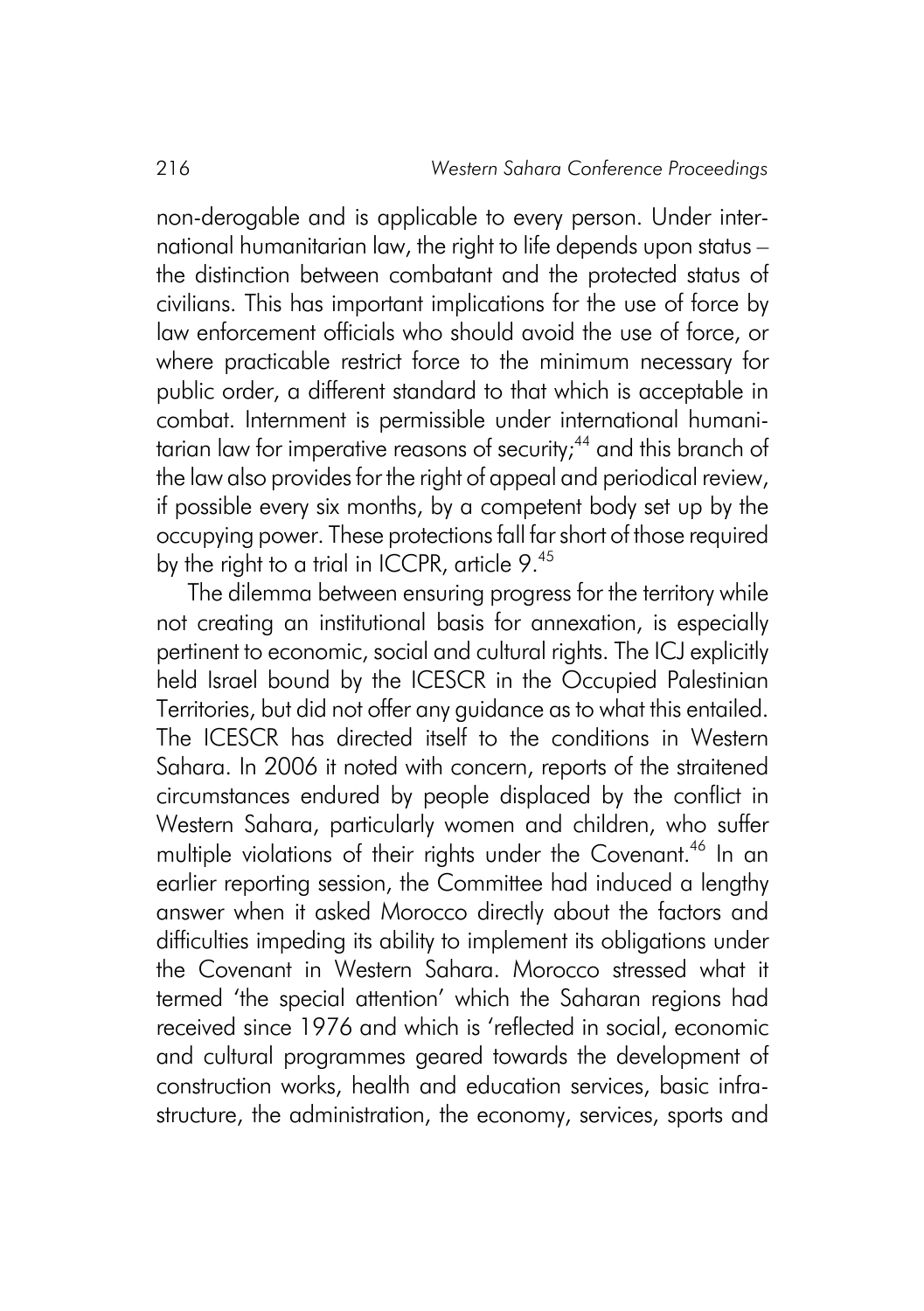culture'. Morocco also referred to the Development Agency for Southern Morocco which had an integrated development programme to build up basic infrastructure, expand electricity, drinking water and road networks, make administrative structures more accessible to the public, universalise education, provide decent housing and medical and sports facilities, promote Saharan culture, and organise local festivals to celebrate the region's cultural heritage.

If the occupying power in fact acted in good faith in undertaking these functions it would be acting appropriately under the Covenant. It would, however, at the same time be changing the infrastructure and economic environment of the territory thereby violating occupation law, or transforming it through the application of human rights and thereby incurring the danger of creating facts on the ground. United Nations human rights treaty bodies need to be alert to the different obligations of occupiers under international humanitarian law when scrutinising their human rights records. There is also a need for some separate, rigorous system for monitoring compliance with international humanitarian law, something that it is not adequately provided for in the current state of the law.

# Obligations on third parties

The final point I want briefly to consider is the obligations imposed on third parties by the law of occupation. The Security Council has not imposed any specific obligations on third parties with respect to Western Sahara (eg, non-recognition) but in the *Wall case* the ICJ considered the legal consequences for third states of the internationally wrongful acts flowing from Israel's construction of the wall. It noted that some of the violations of international law by Israel were of obligations owed *erga omnes* – the right to selfdetermination and violations of international humanitarian law. It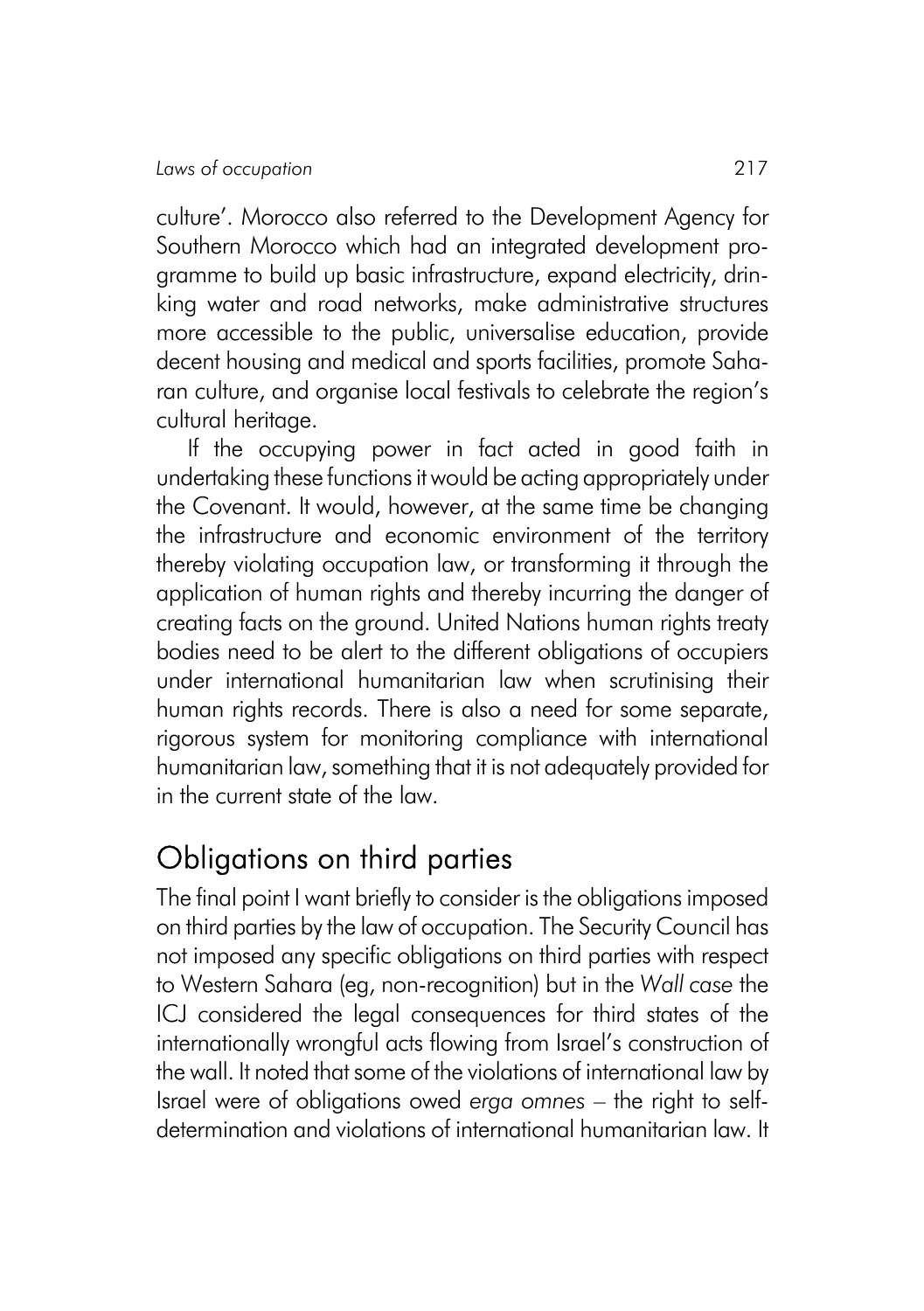recalled its own words in the Advisory Opinion on the *LegaIity of the Threat or Use of Nuclear Weapons* that 'a great many rules of humanitarian law applicable in armed conflict are so fundamental to the respect of the human person and "elementary considerations of humanity"  $\ldots'$ , <sup>47</sup> that they are 'to be observed by all States whether or not they have ratified the conventions that contain them, because they constitute intransgressible principles of international customary law'. It also emphasised that the obligation under Geneva Convention IV, article 1, 'to respect and to ensure respect for the present Convention in all circumstances' entails the obligation on every state party to that Convention, whether or not a party to a specific conflict, to ensure that the requirements of the instruments in question are complied with'. Accordingly the court considered that 'all States are under an obligation not to recognize the illegal situation resulting from the construction of the wall in the Occupied Palestinian Territory, … an obligation not to render aid or assistance in maintaining the situation created by such construction'.<sup>48</sup> This obligation not to recognise the illegal situation, replicates that made in the 1970 *Namibia Opinion* and is important with respect to the Western Sahara. Unlike other situations such as the presence of South Africa in South West Africa, the Turkish invasion and establishment of the Turkish Republic of Northern Cyprus, the Security Council has not explicitly called for non-recognition of Morocco's presence in Western Sahara. This is also the case with the Occupied Territories, and the *Wall case* therefore underscores that the duty of nonrecognition is one of customary international law flowing from the obligations of third states with respect to internationally illegal acts.

The ICJ also asserted that all states parties to Geneva Convention IV are under an obligation, 'while respecting the United Nations Charter and international law, to ensure compliance by lsrael with international humanitarian law as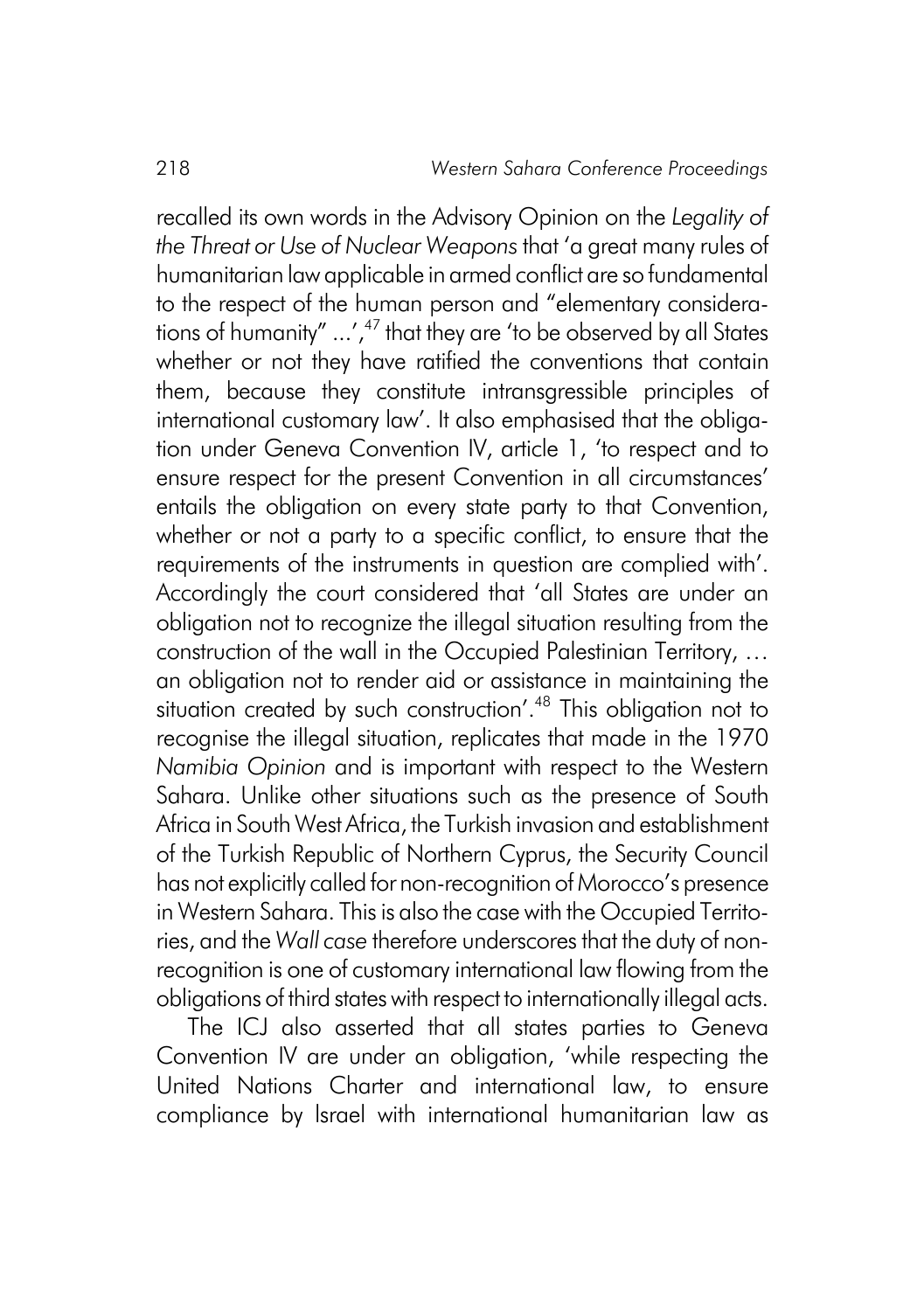embodied in that Convention'.<sup>49</sup> Analogous obligations should flow from the illegal occupation of Western Sahara. As the OHCHR has emphasised: realisation of the right to selfdetermination and thus the end of occupation is the responsibility not only of Morocco but of the international community.

## Conclusion

Experience shows that despite the legal regimes of human rights and international humanitarian law, citizens living under military occupation suffer serious, widespread and prolonged abuses of their human rights. As the 2006 OHCHR report testified, Western Sahara is no different. Some ten years ago Walsh and Peleg<sup>50</sup> argued that these abuses can be traced to several sources: the inherently hostile environment of occupation; the incompleteness and uncertainties of occupation law – especially in the context of prolonged occupations out of the public eye and where there is frustration within the international community at the impasse; and poorly defined and ineffective methods of implementation and monitoring. States party to the Geneva Conventions are required to exercise jurisdiction over grave breaches of the Geneva Conventions (war crimes), but there have been comparatively few instances of such trials. Where acts such as murder, torture, imprisonment in violation of fundamental rules of international law are carried out against the civilian population in a systematic or widespread way, they constitute crimes against humanity. Despite the international moves towards greater transparency and accountability, for example through extension of the concept of universal jurisdiction and the creation of international criminal tribunals, these have had little impact for the people of Western Sahara and the occupier's impunity prevails. In light of failure by states to insist upon Morocco's compliance with international law, pressure from civil society movements to do so must be maintained.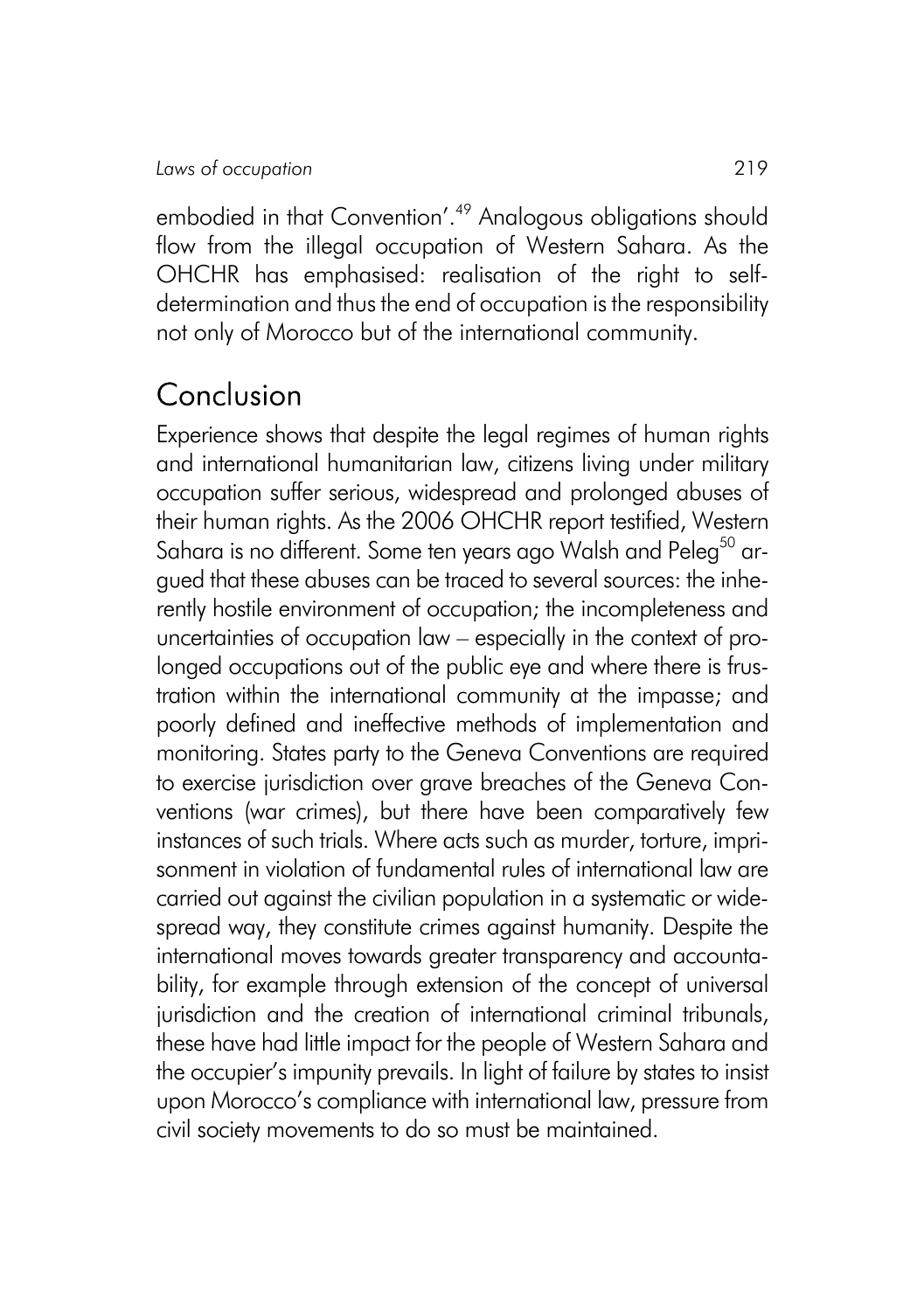## Endnotes

1 Knop *Diversity and self determination in international law* (2003) 123.

 $^{2}$ Castellino 'Modern international legal history of the conflict over the Western Sahara'in *International law and self-determination* (2000); Arts and Pinto Leite *International law and the question of Western Sahara* (2007).

3 Roberts 'The end of occupation: Iraq 2004' (2005) 54 *International and Comparative Law Quarterly* 27.

4 Roberts 'Prolonged military occupation: The Israeli-occupied territories since 1967' (1990) 84 *American Journal of International Law* 44.

5 Walsh and Peleg 'Human rights under military occupation: The need for expansion' 2 *The International Journal of Human Rights* 62 at 64.

6 Roberts 'What is Military occupation?' (1984) 55 *British Yearbook of International Law* 249 at 280 refers to occupation 'where a colonial power has embarked on withdrawal'.

 $^7$ Letter dated 29 January 2002 from the Under Secretary-General for Legal Affairs, the Legal Counsel, addressed to the President of the Security Council 12 February 2002 par 6.

8 SC res 1813 2008.

9 SC res 380 6 November 1975.

 $10A/5514$  Annex III.

<sup>11</sup>*US v List* 15 Ann Dig 632 at 637, a war crimes trial after WW II.

<sup>12</sup>Roberts n 4 above at 44.

<sup>13</sup>Roberts 'Transformative military occupation: Applying the laws of war and human rights' (2006) 100 *AJIL* 580; Scheffer 'Beyond occupation law' (2003) 97 AJIL 842.<br><sup>14</sup>'Report of the Secretary-General concerning the Situation in Western

Sahara' UN Doc S/2003/565 23 May 2003 par 40.

<sup>15</sup>Eg, in 5<sup>th</sup> Periodic Report to the HRC, CCPR/C/MAR/2004/5 11 March 2004.

<sup>16</sup>Greenwood 'The administration of occupied territory in international law' in Greenwood *Essays on war in international law* (2006) 353.

<sup>17</sup>Fonteyne 'The Portuguese Timor Gap litigation before the International Court of Justice: A brief appraisal of Australia's position' (1991) 45 *Australian Journal of International Affairs* 171.

<sup>18</sup>Paragraph 2.

19Shaw *International law* (5 ed 2003) 878.

20Milano *Unlawful territorial situations in international law* (2006) 173.

21Roberts n 13 above at 580.

<sup>22</sup>*Ibid* and Roberts n 6 above at 249.